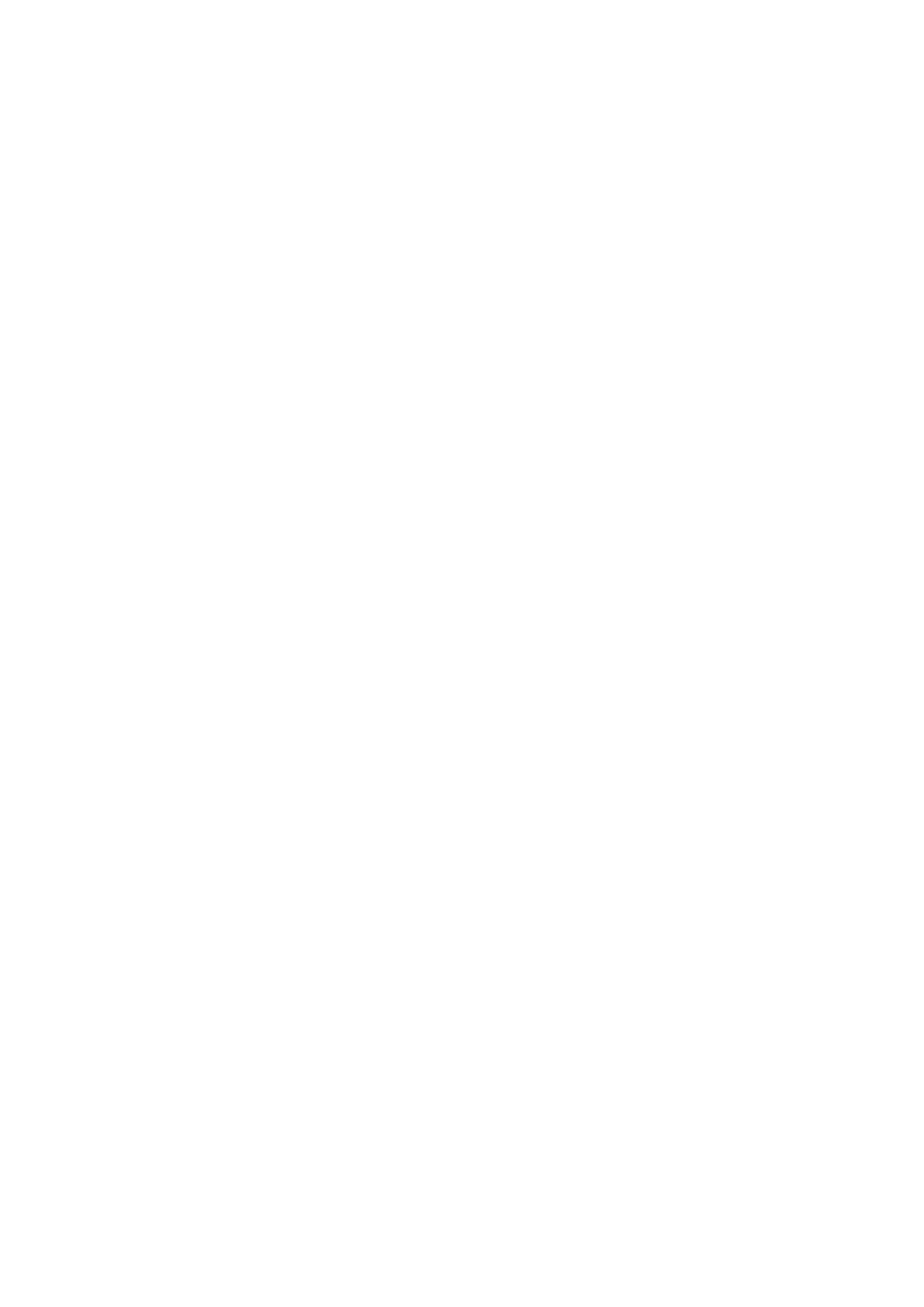# Highlights

- The Spanish version of Fear of Self Questionnaire shows good psychometric properties
- Fear of self plays a role in predicting obsessive-compulsive symptoms
- Fear of self is especially relevant to explain unacceptable obsessions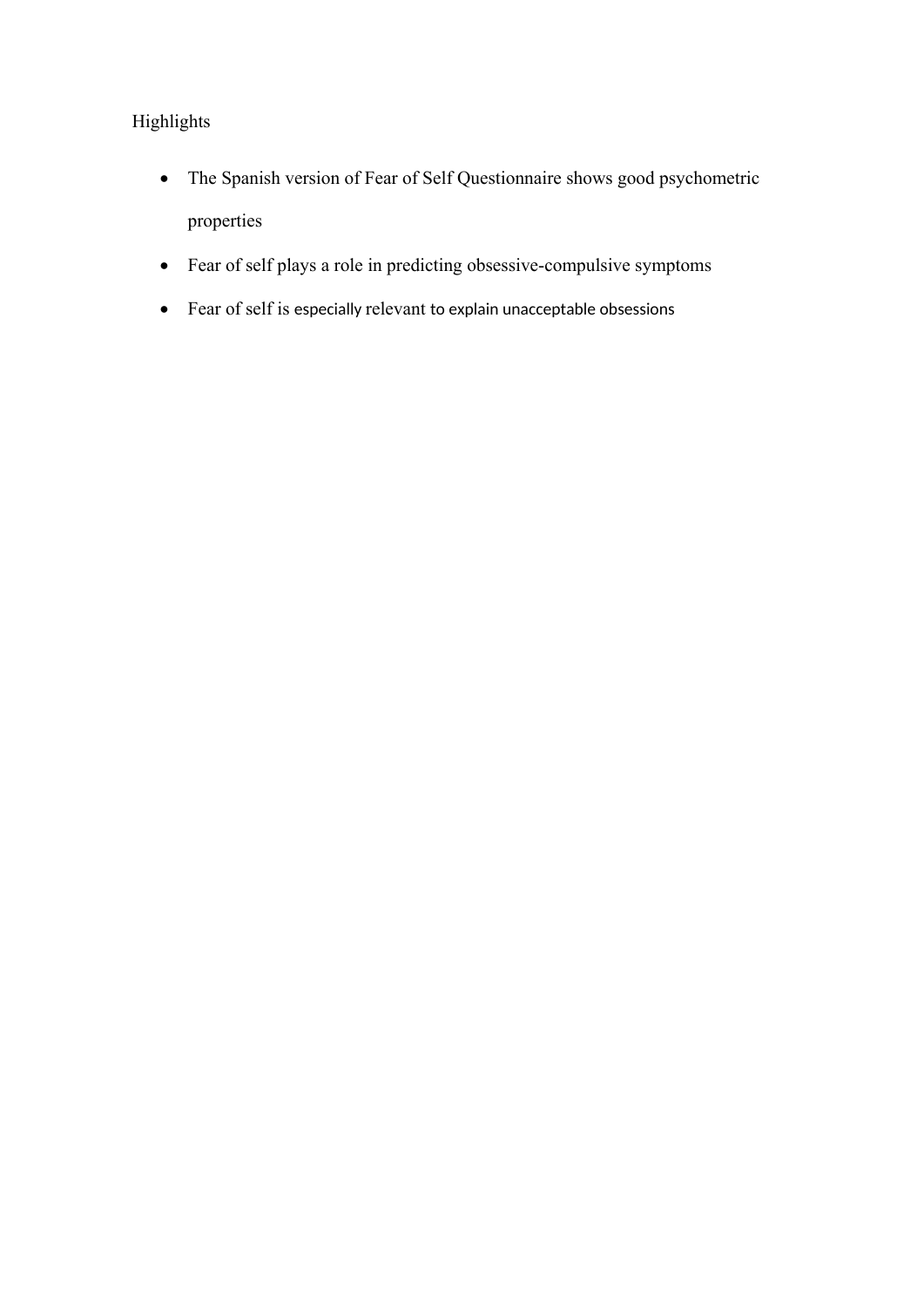### Validation of the Spanish version of the Fear of Self Questionnaire

Sara Llorens-Aguilar<sup>1</sup>, Gemma García-Soriano<sup>1</sup>, María Roncero<sup>1</sup>, Juan Ramón Barrada<sup>2</sup>, Frederick Aardema<sup>3,4</sup>, Kieron O Connor<sup>3,4</sup>.

<sup>1</sup> Departamento de Personalidad, Evaluación y Tratamientos Psicológicos, Facultad de Psicología, Universitat de València, Valencia, Spain

² Departamento de Psicología y Sociología, Facultad de Ciencias Sociales y Humanas, Universidad de Zaragoza, Teruel, Spain

<sup>3</sup> Department of Psychiatry, University of Montreal, Montréal, Canada

4 Mental Health University Institute of Montreal, Montréal, Canada

Corresponding author.

Gemma García-Soriano. Departamento de Personalidad, Evaluación y Tratamientos Psicológicos, Facultad de Psicología, Universitat de València, Valencia, Spain +34963983389 gemma.garcia@uv.es

**Declarations of interest:** none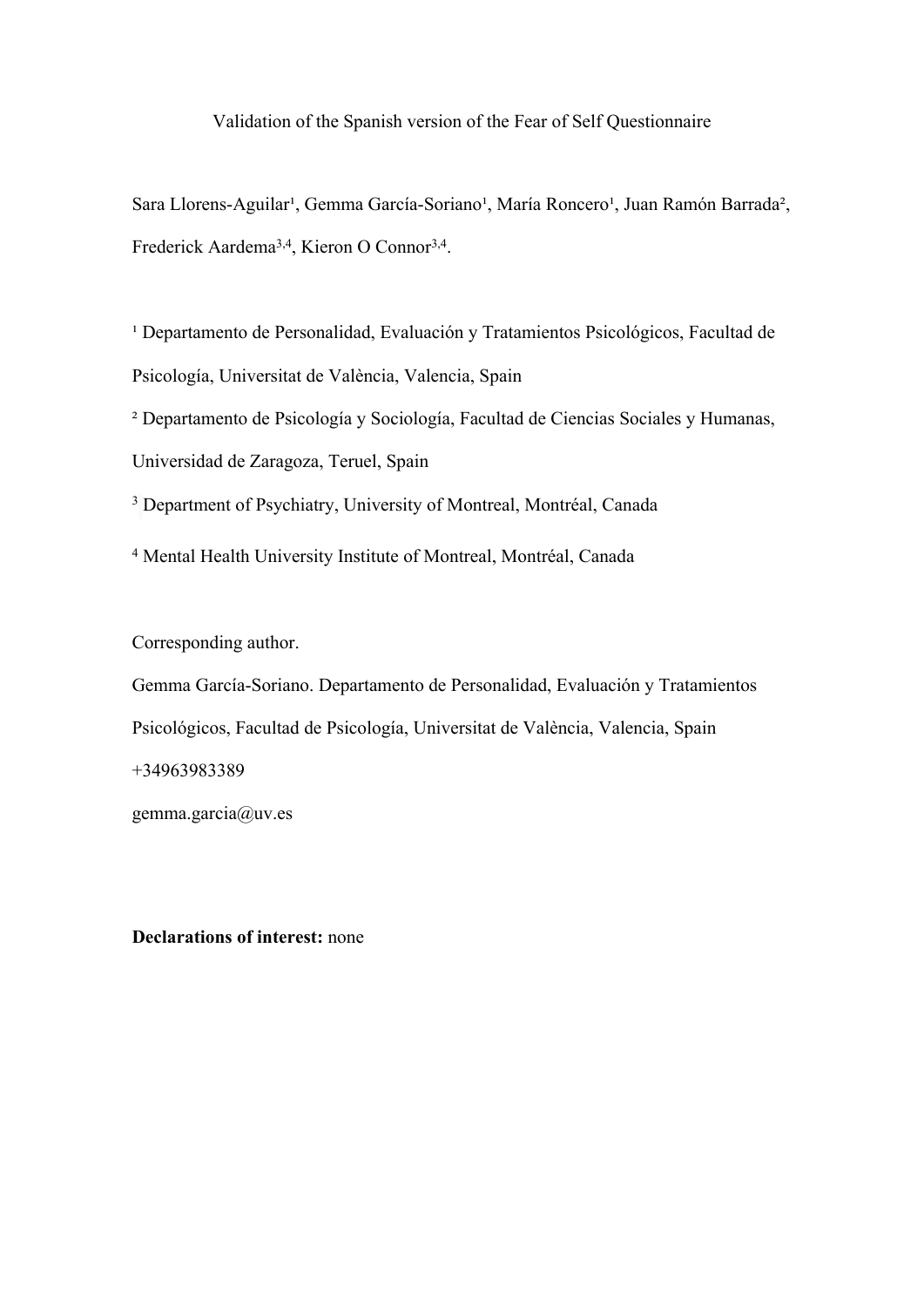| $\mathbf{1}$   |                                                                                                  |
|----------------|--------------------------------------------------------------------------------------------------|
| $\overline{2}$ | Validation of the Spanish version of the Fear of Self Questionnaire                              |
| 3              |                                                                                                  |
| $\overline{4}$ | Abstract                                                                                         |
| 5              | Cognitive models, both from the appraisal and inferential confusion approaches, have             |
| 6              | proposed that the self could be a relevant variable in the development and maintenance of        |
| $\tau$         | obsessive-compulsive (OC) disorder. In this study we aim to analyze the role played by the       |
| $\,8\,$        | fear of self, that is, the sort of person we would be afraid to become, in the obsessional area. |
| 9              | Specifically, this study aims to: (1) study the psychometric properties of the Spanish version   |
| 10             | of the Fear of Self Questionnaire (FSQ), and (2) analyze the role of the fear of self predicting |
| 11             | OC beliefs and symptoms. 359 non-clinical participants completed a set of questionnaires         |
| 12             | including the FSQ. Confirmatory factor analysis replicated the original one-factor solution of   |
| 13             | the FSQ-8 and 20 item versions. The FSQ demonstrated excellent reliability, and the fear of      |
| 14             | self was a relevant variable predicting OC symptoms and cognitions, especially unacceptable      |
| 15             | obsessions. The Spanish version of the FSQ retains the good psychometric properties of the       |
| 16             | original and support the relevance of fear of self to unacceptable obsessions.                   |
|                |                                                                                                  |

17

18 Keywords: OCD, fear of self, appraisal, self, FSQ.

19

20

21

22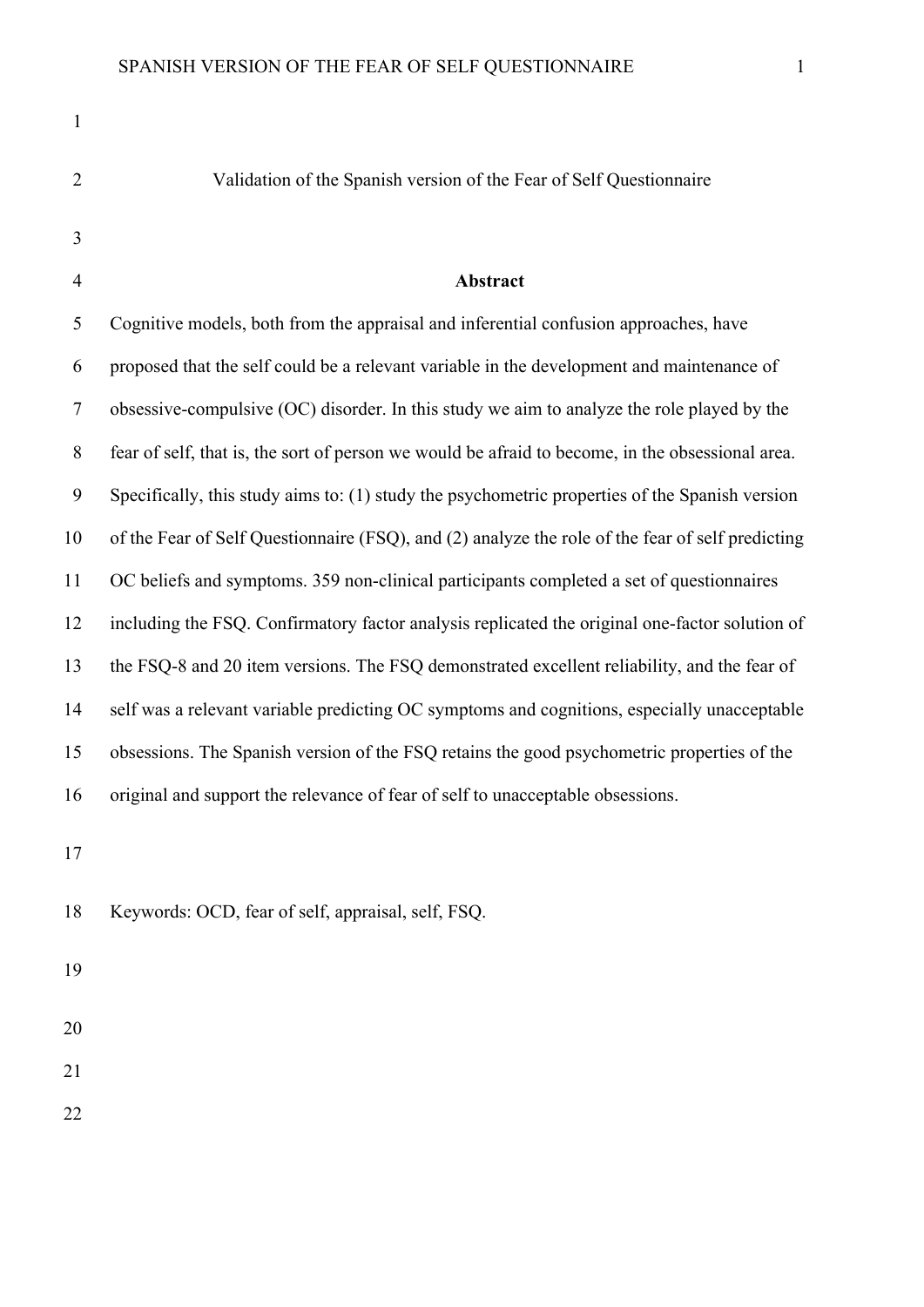## 23 1. **Introduction**

24 Different cognitive models have been used to explain the development and maintenance 25 of obsessive-compulsive disorder (OCD). Appraisal based theories propose that the 26 dysfunctional appraisal of an intrusive thought based on specific OCD-related beliefs 27 facilitate its conversion into an obsession (e.g., Rachman, 1997; Salkovskis, 1985). However, 28 these models do not clarify why only some intrusions, and not others, escalate into obsessions 29 (Doron, Kyrios, & Moulding, 2007; García-Soriano & Belloch, 2012). Yet, it is recognized 30 that OCD-vulnerable individuals are more likely to misinterpret intrusive thoughts that have 31 personal meaning or significance (Purdon & Clark, 1999; Salkovskis, 1985), thus recognizing 32 that the individual's self-view may also be a key element on OCD development. Obsessions 33 have been frequently described as egodystonic, defined by Purdon et al. (2007) as a thought 34 "…that is perceived as having little or no context within one's own sense of self or 35 personality" (p. 200). In one study participants with OCD reported that their most disturbing 36 obsession contradicted valued aspects of the self significantly more than their least distressing 37 obsession (Rowa, Purdon, Summerfeldt, & Antony, 2005). Moreover, it has been proposed 38 that those intrusive thoughts that are misinterpreted are those whose content represent a 39 perceived failure to maintain standards in one or more obsession-relevant self-evaluative 40 domains (García-Soriano, Clark, Belloch, del Palacio, & Castañeiras, 2012), which has found 41 support in one study with clinical participants, especially regarding contamination, checking, 42 order, or hoarding symptoms (García-Soriano & Belloch, 2012). Similarly, it has been 43 suggested that intrusive thoughts that are misinterpreted are those based in highly valued self-44 domains in which an individual feels incompetent, with various studies supporting that a 45 sensitivity to moral self-beliefs is a vulnerability factor to develop and maintain OCD 46 symptoms (Doron et al., 2007; Doron, Moulding, Kyrios, & Nedeljkovic, 2008).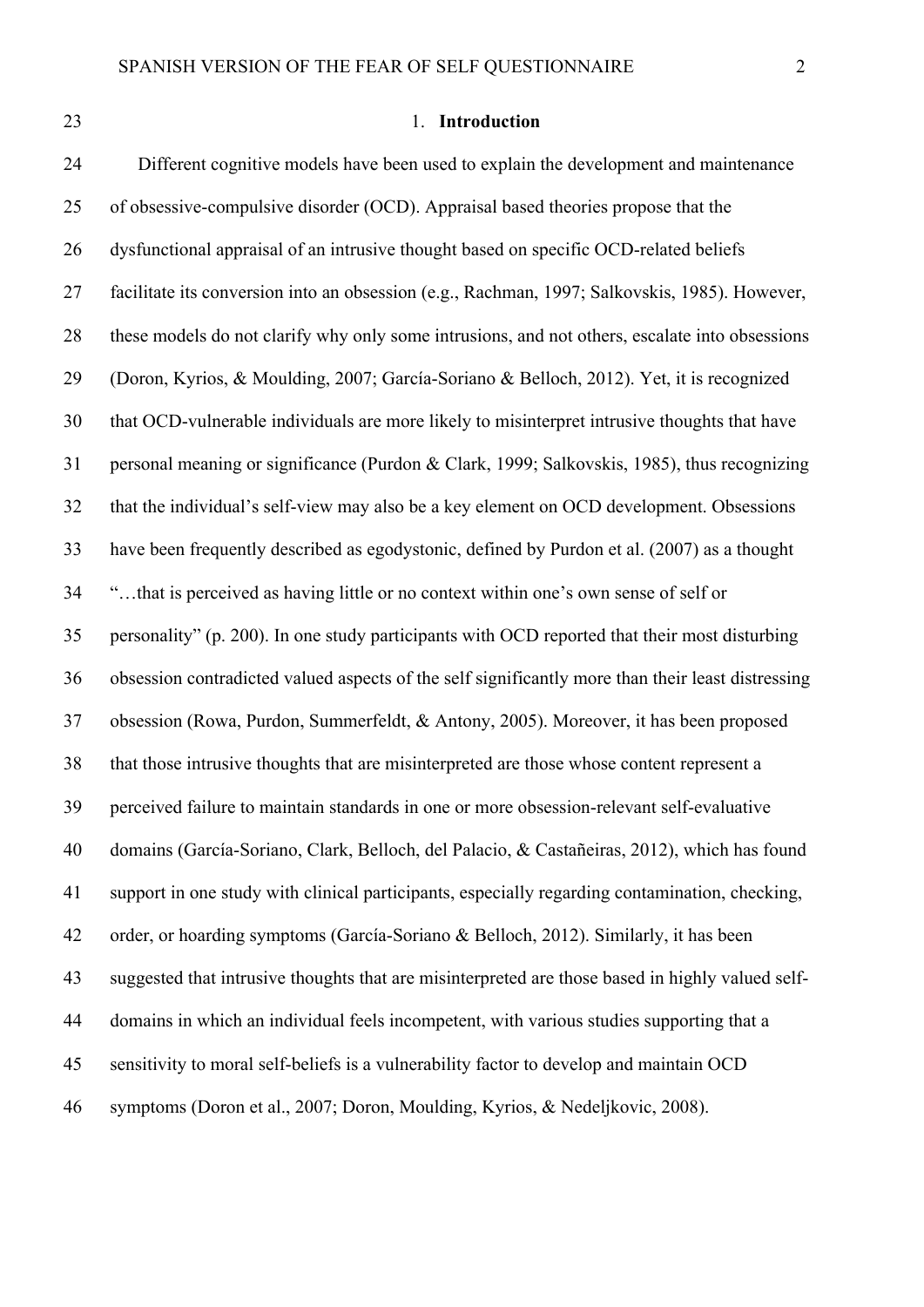47 The inferential confusion model (O'Connor & Robillard, 1995, 1999) proposes that 48 obsessions appear through a dysfunctional reasoning process ("inferential confusion") where 49 the person confuses a remote possibility with a real probability. According to this model, the 50 self also plays a relevant role: people suffering from OCD would tend to confuse the real self 51 with the feared self, the sort of person we would be afraid to become, in the obsessional area 52 (Aardema & O'Connor, 2007; Aardema et al., 2013). That is, people suffering from OCD 53 would employ an erroneous reasoning process investing more in the sort of person they could 54 be (imaged or feared self) than in who they actually are (real self), in particular among those 55 with blasphemous, sexual and aggressive obsessions.

56 In line with these theories and findings, Aardema et al. (2013) developed a measure to 57 evaluate this construct, the Fear of Self-Questionnaire (FSQ). The original version consisted 58 of a 41-item questionnaire based on the literature and clinical expertise, that was shortened to 59 a 20-item version with a one-factor solution. The reliability of this version was excellent and 60 showed an adequate divergent validity with other OC related measures. The FSQ was related 61 to OCD symptoms, and significantly predicted obsessions and obsessive-compulsive beliefs. 62 In a second study, the authors reduced the measure into a final version of 8 items, with the 63 same one-factor solution. The FSQ-8 was highly correlated with the FSQ-20 and showed a 64 satisfactory internal consistency.

65 The FSQ-20 has already been translated into Italian and validated with a sample of 66 non-clinical participants. As in the English 20 and 8-items versions, the one-factor solution 67 was probed to be satisfactory (Melli, Aardema, & Moulding, 2015) . Also, a recent study 68 reported that the fear of possible selves is higher in OCD patients with repugnant obsessions 69 than in OCD patients with other obsessional contents, or in patients with other disorders 70 (eating, body dimorphic, mixed anxiety and depression) (Aardema et al., 2017). Moreover, in 71 both these studies with clinical OCD samples, fear of self predicted a significant proportion of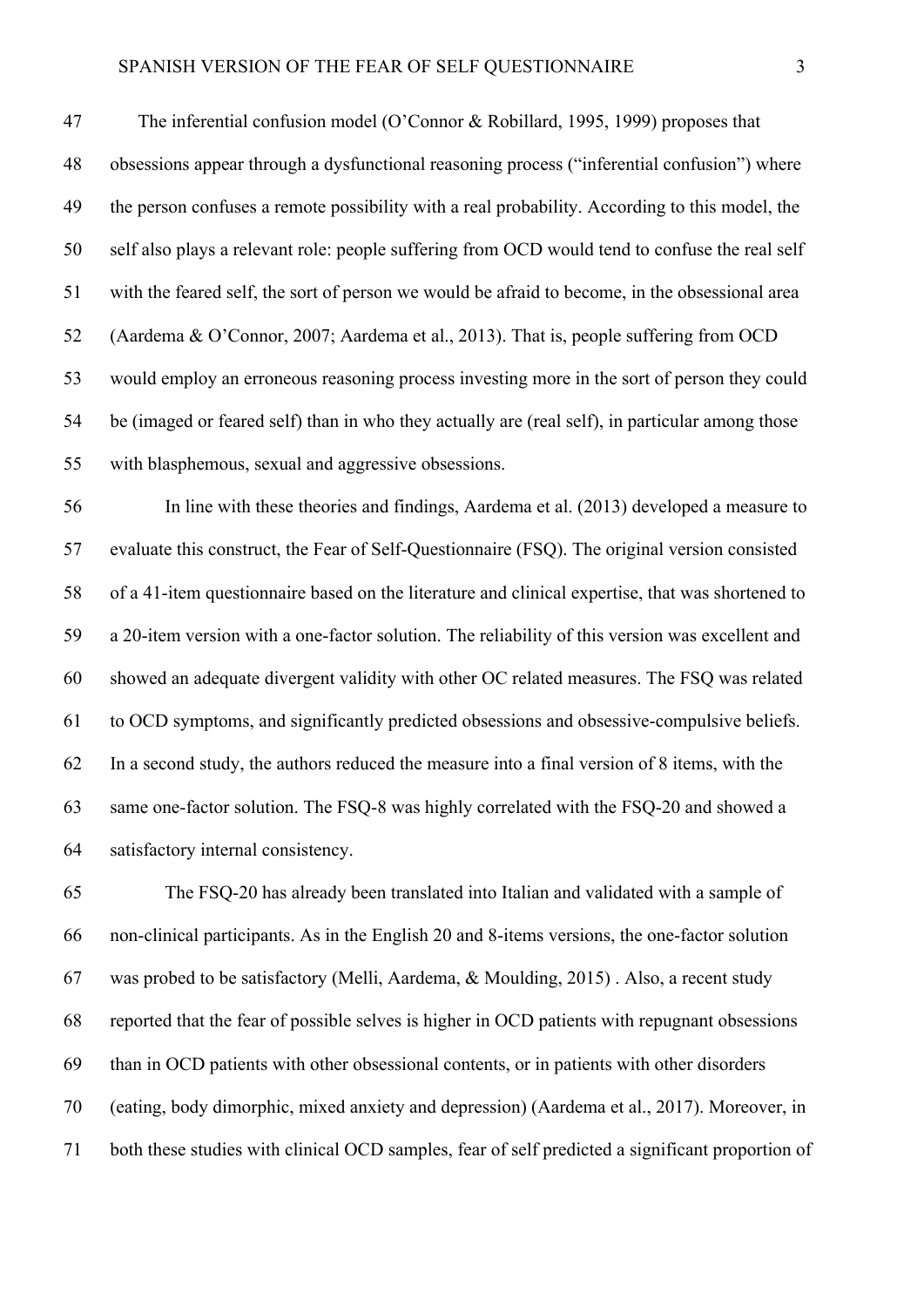72 repugnant obsessions variance over and above the negative emotional symptoms, and other 73 cognitive domains as obsessional beliefs or inferential confusion construct (Aardema et al., 74 2017; Melli et al., 2015).

75 In spite of the potential relevance of the fear of self-construct to explain the 76 development and maintenance of OCD, and the satisfactory psychometric properties of the 77 Fear of Self Questionnaire, this instrument has not been validated in a Spanish population. 78 Thus, the aim of the present study was two-fold: first, to examine the psychometric properties 79 of the Spanish version of the FSQ; and second, to replicate previous findings with the FSQ in 80 the prediction of obsessive beliefs and obsessive-compulsive symptoms.

## 81 **2. Method**

#### 82 **2.1 Participants**

83 The sample consisted in a group of 359 participants (271 female) with a mean age of 84 29.16 years (range [18-65]; *SD* = 14.09). The great majority of participants were 85 undergraduate students (64%), community participants also participated in the study. Out of 86 the 359 subjects, 14 of them reported having a diagnosis of a psychological disorder. Most of 87 the sample was single (71.6%) with a medium-high (69%) socioeconomic level. Part of the 88 sample ( $n = 175$ ; 67.20% female; M age = 38.62 years, *SD* = 14.71) completed only part of 89 the evaluation protocol.

90 **2.2. Measures**

91 Fear of Self Questionnaire (FSQ-20; Aardema et al., 2013). This is the questionnaire 92 under study, and it is described in detail in the introduction section. The FSQ-20 was 93 translated into Spanish by one of the authors of this study (S.LL.). Afterwards, a native 94 English speaker bilingual in Spanish translated the Spanish version in English. The original 95 English version and the translation were compared and discrepancies were discussed with the 96 primary author of the questionnaire (F.A.) until arriving to an agreement.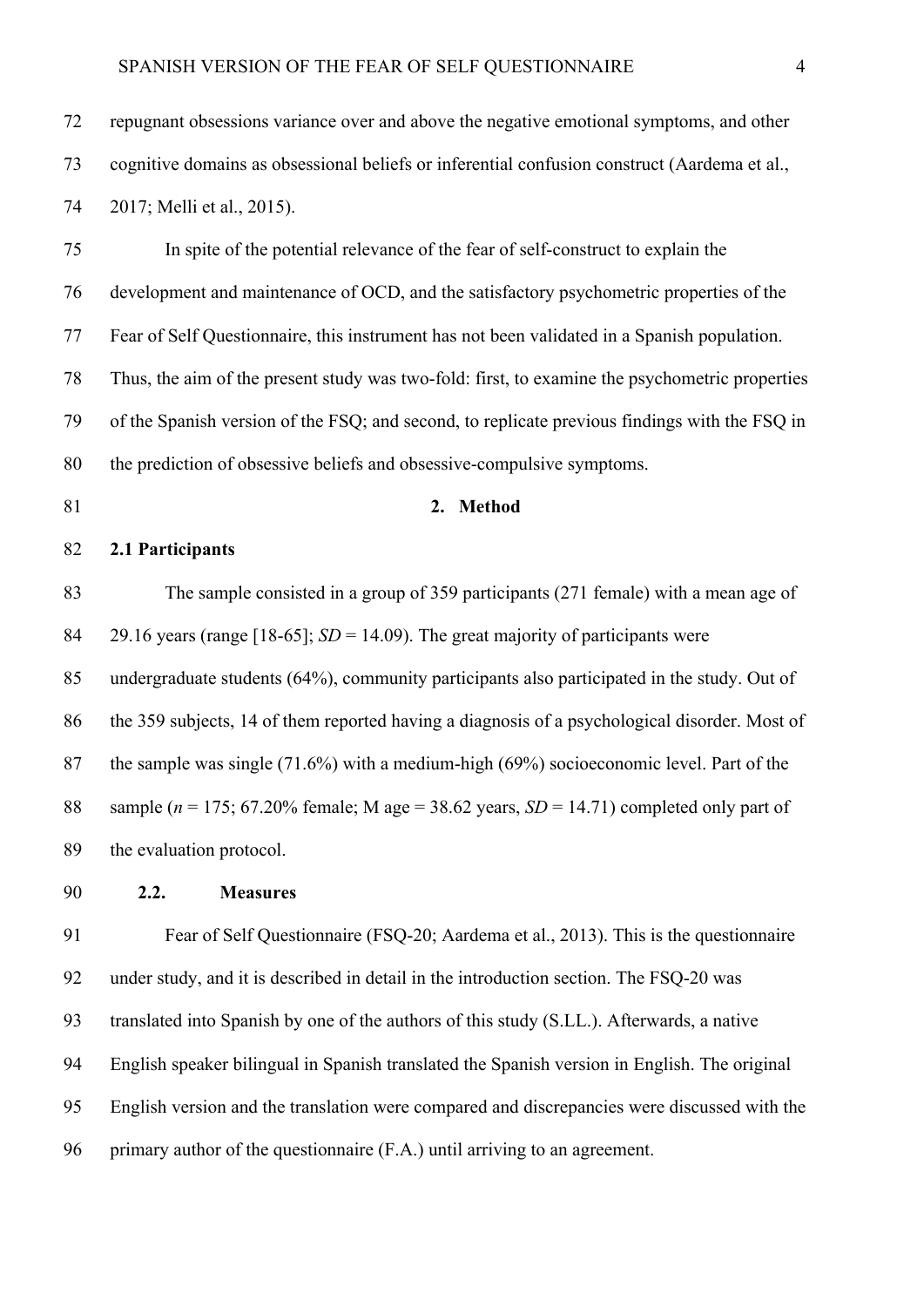97 Obsessive-Compulsive Inventory-Revised (OCI-R; Foa et al., 2002; Spanish version: 98 Belloch et al., 2013). The OCI-R is a 18 items self-report questionnaire which assesses 99 distress associated with various obsessive–compulsive symptoms on six subscales In the 100 present study we have employed the Obsessing subscale (OCI-R Obsessing), and the total 101 score of the instrument removing the influence of the Obsessing scale (OCI-R Not Obsessing 102 subscale). That is, a mean of the score on the washing, checking, ordering, hoarding, and 103 neutralizing subscales. The internal consistency (Cronbach's α) was .81 for the OCI-R 104 Obsessing and .86 for the OCI-R Not Obsessing subscale.

105 Obsessive Beliefs Spanish Inventory-Revised (OBSI-R**;** Belloch et al., 2010). This is a 106 50-items self-report questionnaire designed to evaluate dysfunctional beliefs hypothetically 107 related to the maintenance and/or the development of the OCD. In the present study the total 108 score Cronbach's α was .95.

109 Obsessional Concerns and Self Questionnaire (OCSQ; García-Soriano & Belloch, 110 2012) is a 39 items self-report questionnaire that assess the extent to which respondents 111 consider OC content domains relevant to their self-worth. In the present study the internal 112 consistency of the total score was .95.

113 Ego-Dystonicity Questionnaire (EDQ; Purdon et al., 2007; Spanish version: Belloch, 114 Roncero, & Perpiñá, 2012). The EDQ is a 27 items self-report which measures the ego-115 dystonicity associated with an unwanted thought.. In the present study, the internal 116 consistency of the total score was .92.

117 Depression Anxiety Stress Scale-21 (DASS-21; Lovibond & Lovibond, 1995; Spanish 118 version: Daza, Novy, Stanley, & Averill, 2002). The DASS-21 is a 21 items self-report 119 questionnaire designed to measure the negative emotional states of depression, anxiety and 120 stress. In the present study the total score internal consistency of the total score was .93.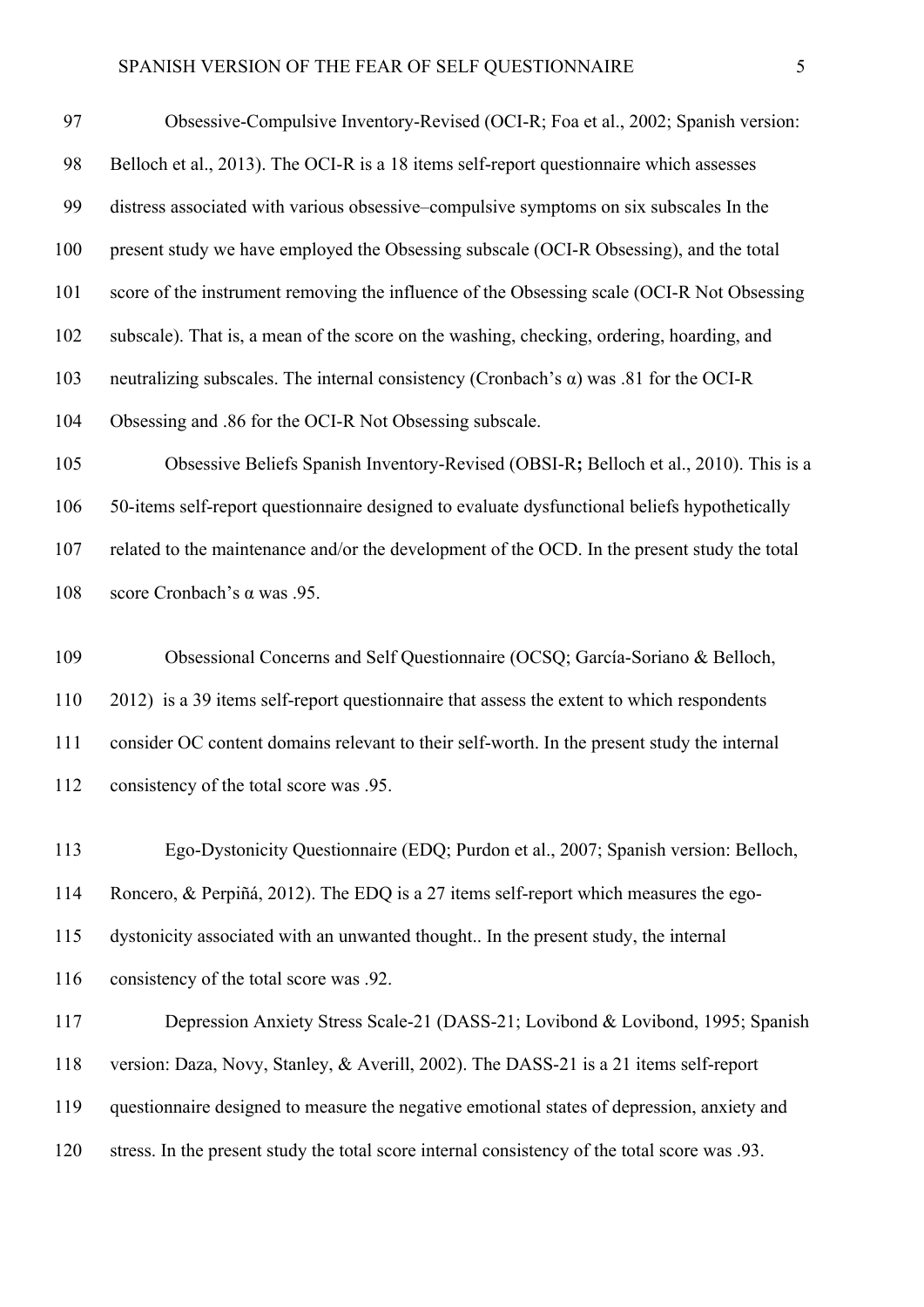122 Recruitment of participants was conducted following the "snowball" method by 4th 123 year students at the BA program from a Spanish university. The students attended a two-hour 124 training seminar where they received training about the purpose of the study and how to 125 present the study and the instruments to prospective participants. Each student individually 126 administered the assessment protocol to community volunteers. Participants were volunteers 127 and students who obtained course credit for their recruitment efforts. All the participants 128 provided written informed consent prior to completing the questionnaires. Two weeks later, 129 part of the participants (*n*=102) completed the FSQ-20 again. Half of the participants (51%, 130 *n*=184) completed a set of questionnaires that included, along with others, the above 131 described questionnaires. The other half (*n*=175) only completed the FSQ. The study received 132 the approval of the Ethical Committee from the University.

#### 133 **2.4 Data Analysis**

134 Firstly, we computed the descriptive analyses of the FSQ items: mean, standard 135 deviation, skewness, and kurtosis. Secondly, we analyzed the internal structure of both 136 versions of the FSQ by means of confirmatory factor analysis<sup>1</sup>. Given the expected floor 137 effect for several of the FSQ items, which implies a high departure from normality (e.g., "I 138 must be very careful in order to avoid doing something awful"), we treated the responses as 139 categorical (ULSMV estimator in M*plus*). ULSMV appears to be the advisable method in 140 these cases, in particular for small to medium sample sizes (e.g., Forero, Maydeu-Olivares, & 141 Gallardo-Pujol, 2009). Goodness-of-fit of all the derived models was assessed with the 142 common cut-off values for the fit indices (Hu & Bentler, 1999): CFI and TLI with values 143 greater than .95 and RMSEA less than .06 were indicative of a satisfactory fit. These cut-off 144 values must be interpreted with caution as they were derived models estimated with

<sup>&</sup>lt;sup>1</sup> In the case of unidimensional models without correlated uniquenesses, confirmatory factor analysis models, exploratory factor analysis models, and exploratory structural equation models offer the same results and fit.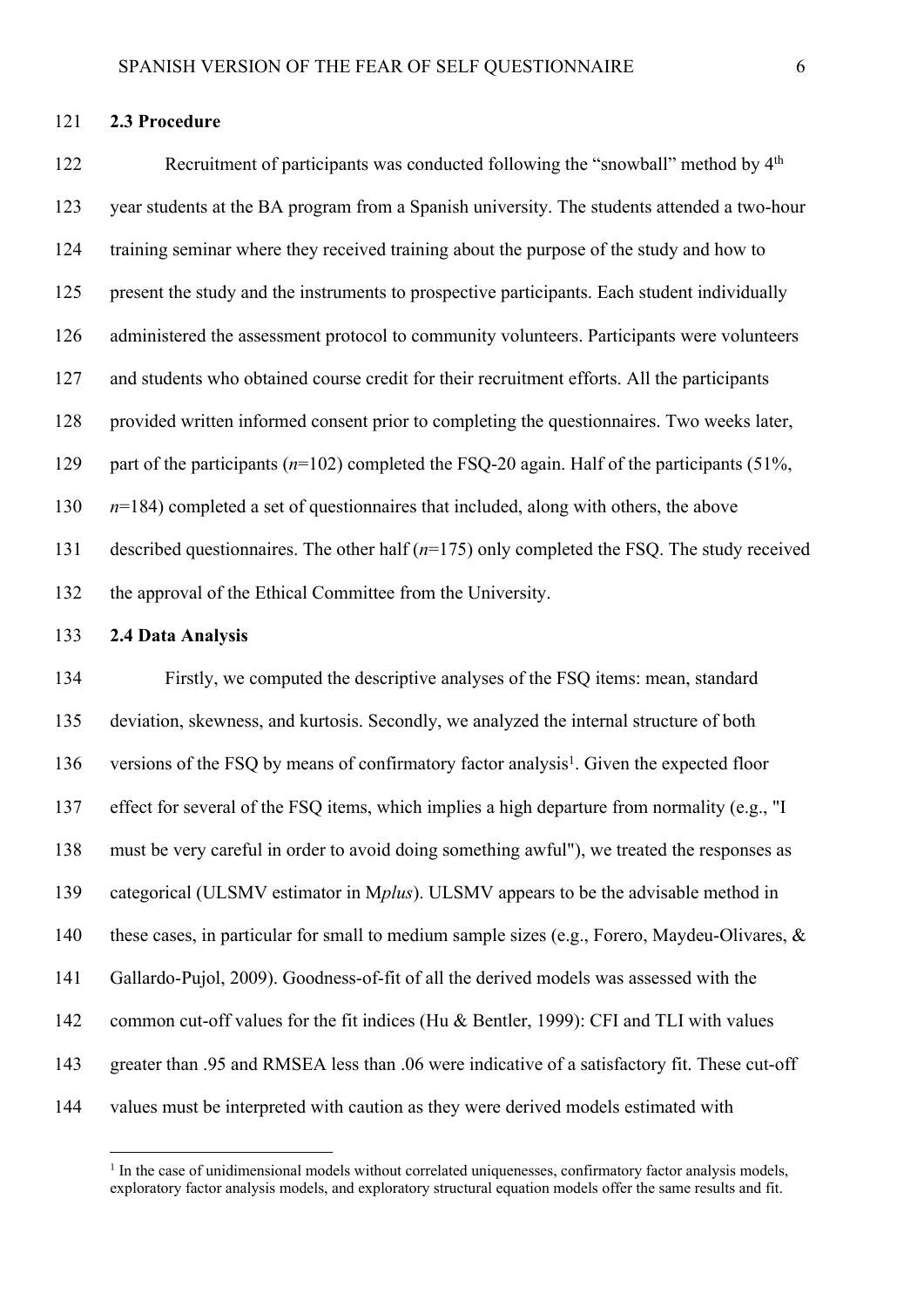| 145 | maximum-likelihood. Localized areas of strain were assessed with modification indices and                             |
|-----|-----------------------------------------------------------------------------------------------------------------------|
| 146 | standardized expected parameter change. Thirdly, we computed the reliability of the two                               |
| 147 | versions: (a) internal consistency computed with Cronbach's alpha, and (b) test-retest                                |
| 148 | correlation. Fourthly, we computed the inter-correlations between the different scales and age                        |
| 149 | and sex. Fifthly, we computed three hierarchical regression models with OCI–R Not                                     |
| 150 | Obsessing subscale, OCI-R Obsessing subscale, and OBSI-R total score as criteria variables.                           |
| 151 | For each regression we had three steps: (1) DASS-21 as the only predictor controlling for the                         |
| 152 | emotional symptoms; (2) OCSQ, EDQ, and OBSI-R (not when it was the criterion) describing                              |
| 153 | relevant and OCD domains; and finally, the (3) FSQ-20 was included.                                                   |
| 154 | 3. Results                                                                                                            |
| 155 | 3.1 Item Descriptives, Internal Structure, and Reliability                                                            |
| 156 | The descriptives of the items can be seen in Table 1. As expected, the items presented                                |
| 157 | low means ( $M_{\text{mean}}$ = 2.19, range [1.44, 3.46]) and low standard deviations ( $M_{\text{SD}}$ = 1.28, range |
| 158 | [0.86, 1.60]). In average, the items tended to show a positive skewness ( $M_{\text{Sk}} = 1.20$ , range [-           |
| 159 | 0.13, 2.66]) and kurtosis ( $M_K$ = 1.27, range [-0.98, 8.15]).                                                       |

160

# 161 Table 1. Item Description and Factor Loadings of the Fear of Self Questionnaire (FSQ)

|                                                     |                  | Descriptives | Loadings |         |               |       |
|-----------------------------------------------------|------------------|--------------|----------|---------|---------------|-------|
|                                                     | $\boldsymbol{M}$ | SD           | Sk       | K       | <b>FSO-20</b> | FSQ-8 |
| 1. I often question my own character.               | 3.46             | 1.40         | $-0.13$  | $-0.86$ | .58           | .51   |
| 2. It requires constant attention to ensure I am    |                  | 1.30         | 0.59     | $-0.40$ | .58           |       |
| thinking and behaving appropriately.                | 2.62             |              |          |         |               |       |
| 3. I often worry about what my inner thoughts might | 2.71             | 1.42         | 0.55     | $-0.69$ | .68           |       |
| reveal about my character.                          |                  |              |          |         |               |       |
| 4. I fear perhaps being a violent, crazy person.    | 1.81             | 1.18         | 1.62     | 2.02    | .72           |       |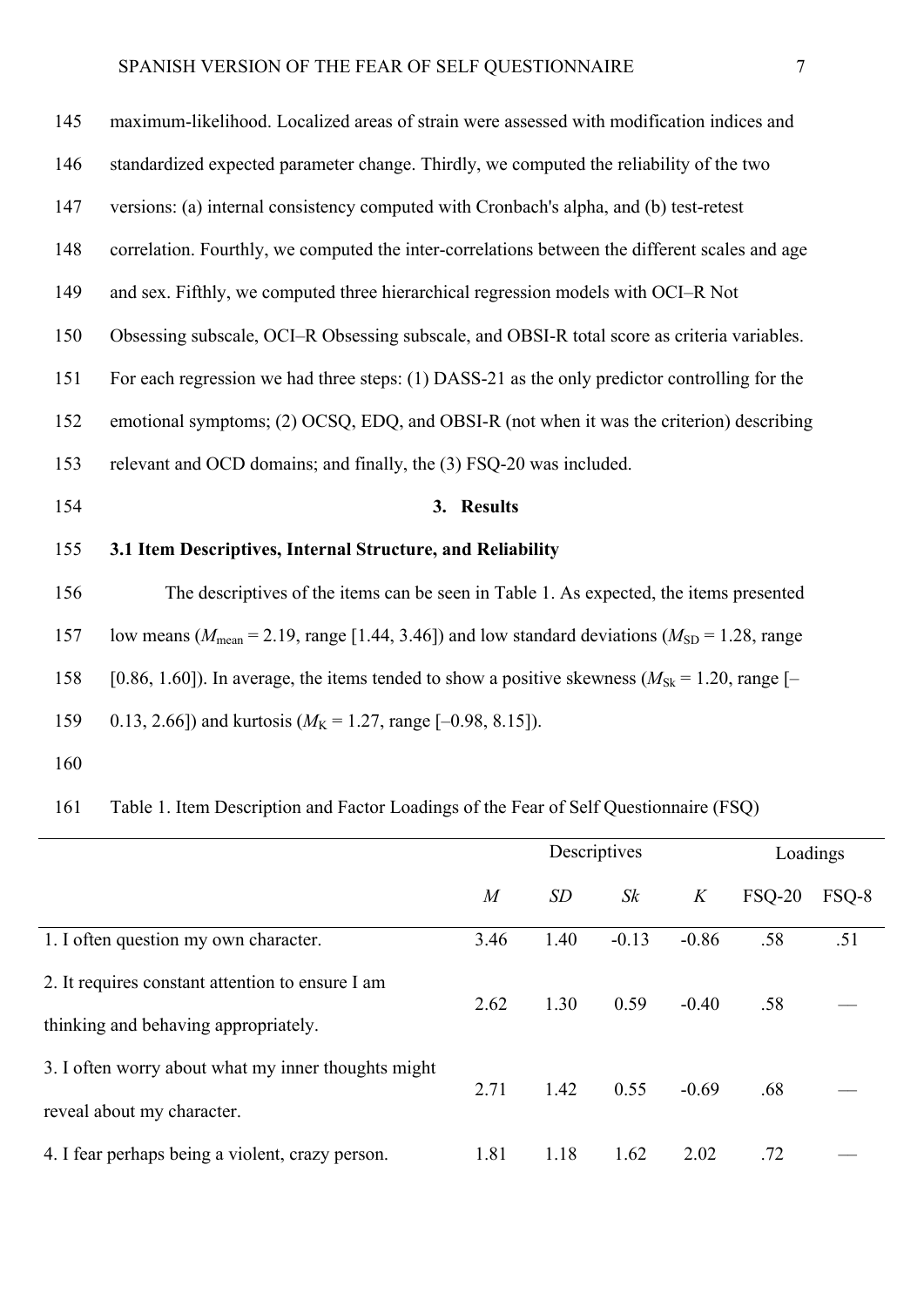| 5. I can easily imagine myself as the kind of person   | 2.09 | 1.33 | 1.28 | 0.85    | .63 | .62 |
|--------------------------------------------------------|------|------|------|---------|-----|-----|
| that should definitely feel guilty.                    |      |      |      |         |     |     |
| 6. I often question my moral character.                | 2.09 | 1.26 | 1.10 | 0.50    | .71 |     |
| 7. I often question my own sanity.                     | 1.96 | 1.29 | 1.46 | 1.47    | .72 | .71 |
| 8. I often question my own identity.                   | 2.07 | 1.34 | 1.25 | 0.74    | .72 |     |
| 9. I often question my own intentions or desires.      | 2.70 | 1.42 | 0.47 | $-0.69$ | .64 |     |
| 10. I am sometimes afraid to look inside of myself     |      |      |      |         |     |     |
| because I am afraid of what I could find.              | 2.09 | 1.36 | 1.22 | 0.54    | .77 | .75 |
| 11. I feel like a bad part of me is always trying to   |      |      |      |         |     |     |
| express itself.                                        | 1.81 | 1.20 | 1.54 | 1.56    | .80 |     |
| 12. I worry about being the sort of person who might   |      |      |      |         |     |     |
| do very immoral things.                                | 1.58 | 1.05 | 2.15 | 4.59    | .83 | .81 |
| 13. I often worry about having a negative 'agenda'.    | 1.89 | 1.18 | 1.59 | 2.28    | .79 |     |
| 14. I am afraid of the kind of person I could be.      | 1.66 | 1.07 | 2.18 | 5.07    | .82 |     |
| 15. I often accuse myself of having done something     |      |      |      |         |     |     |
| wrong.                                                 | 3.04 | 1.54 | 0.25 | $-0.98$ | .66 |     |
| 16. I'm afraid of the kind of person I might become if |      |      |      |         |     |     |
| I'm not very careful.                                  | 1.95 | 1.24 | 1.43 | 1.39    | .80 | .82 |
| 17. I often doubt that I am a good person.             | 2.00 | 1.24 | 1.24 | 0.74    | .78 |     |
| 18. I fear becoming the sort of person I detest.       | 2.58 | 1.60 | 0.61 | $-0.92$ | .69 |     |
| 19. I often feel that I do not honestly show the       |      |      |      |         |     |     |
| negative reality inside myself.                        | 2.26 | 1.36 | 0.95 | 0.02    | .78 | .80 |
| 20. I must be very careful in order to avoid doing     |      |      |      |         |     |     |
| something awful.                                       | 1.44 | 0.86 | 2.66 | 8.15    | .76 | .80 |
|                                                        |      |      |      |         |     |     |

162 *Note.*  $M$  = mean;  $SD$  = standard deviation;  $Sk$  = skewness;  $K$  = kurtosis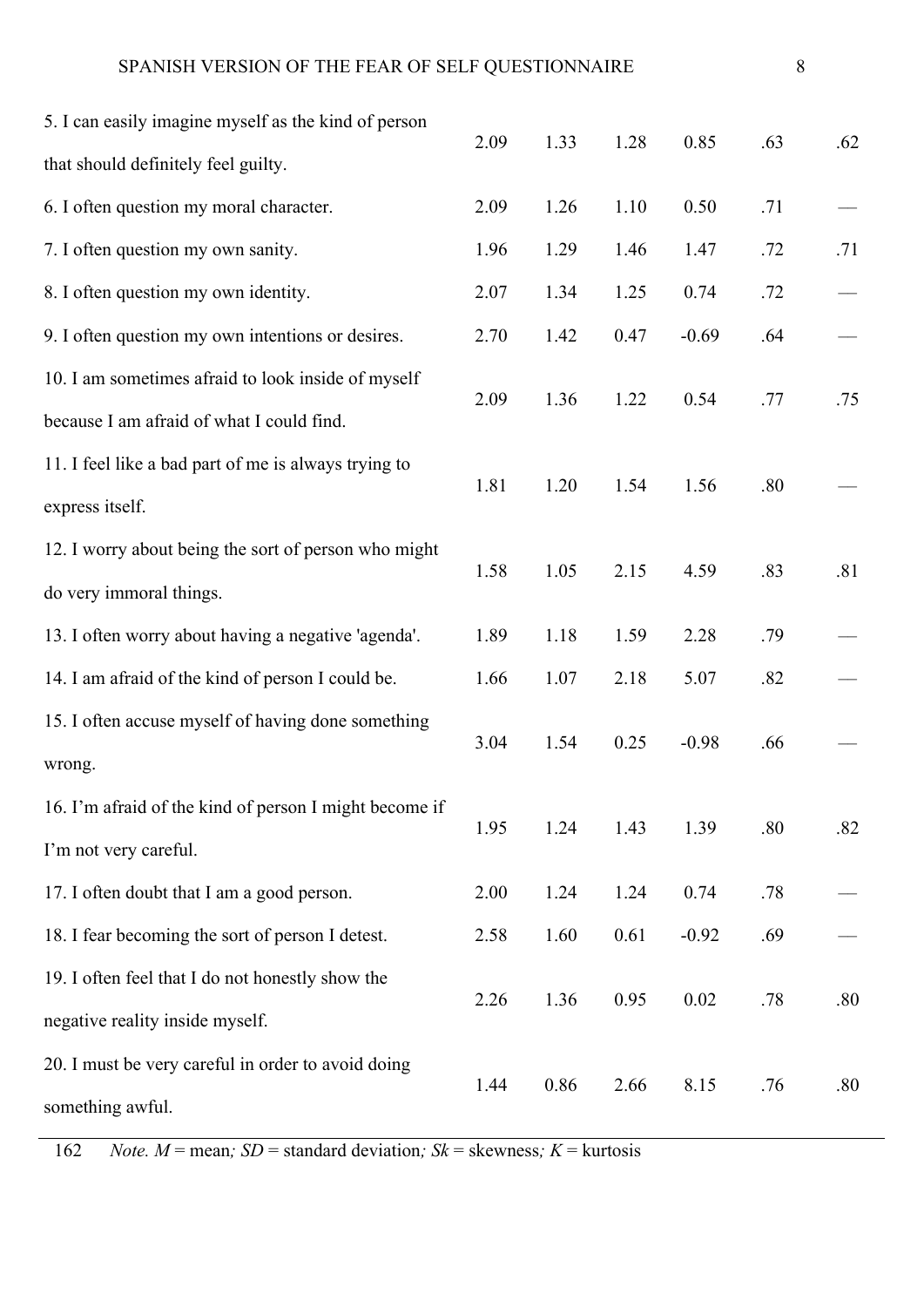163

| 164 | This first model (M1) with the FSQ-20 did not meet the common cut-off values for                          |
|-----|-----------------------------------------------------------------------------------------------------------|
| 165 | goodness-of-fit (CFI = .928, TLI = .919, RMSEA = .088). The higher modification index,                    |
| 166 | equal to 41.0 (expected standarized parameter change $= .45$ ), corresponded to correlated                |
| 167 | uniqueness between Item 2 and Item 3. In M2 we added this parameter and, although model                   |
| 168 | fit was improved, is was still below the desired thresholds. Sequentially, we added new                   |
| 169 | correlated uniquenesses (Items 5 and 15, Items 8 and 9; Items 1 and 2). In none of these                  |
| 170 | models the CFI and TLI were greater than .95 or the RMSEA lower than .06. We did not test                 |
| 171 | further models with the FSQ-20 as it was clear at reaching a well-fitting model required many             |
| 172 | parameters without theoretical justification. In the final tested model with the FSQ-20, the              |
| 173 | included correlated uniquenesses ranged from .33 to .45.                                                  |
| 174 | For the FSQ-8 responses (M6) the model fit was much better without correlated                             |
| 175 | uniquenesses (CFI = .981, TLI = .974, RMSEA = .070). Although the RMSEA was over the                      |
| 176 | intended cut-off value, the maximum modification index was small -8.8- and all the expected               |
| 177 | standarized parameter changes were below .29.                                                             |
| 178 | The item loadings for the FSQ-20 and FSQ-8 items can be seen in Table 2. In both                          |
| 179 | cases, item loadings were medium-high (for the FSQ-20, $M_{\text{loading}} = .72$ , range [.58, .83]; for |
| 180 | the FSQ-8, $M_{\text{loading}} = .73$ , range [.51, .82]).                                                |

181

Models  $\chi^{2^{\dagger}}$ 2 † *df* CFI TLI RMSEA M1. FSQ-20 643.1 170 .928 .919 .088 M2. FSQ-20 + CU (2 & 3) 604.7 169 .933 .925 .085 M3. FSQ-20 + CU (2 & 3 + 5 & 15) 570.4 168 .938 .930 .082 M4. FSQ-20 + CU (2 & 3 + 5 & 15 + 8 & 9) 535.5 167 .944 .936 .078

182 Table 2. Goodness of fit indices for the different models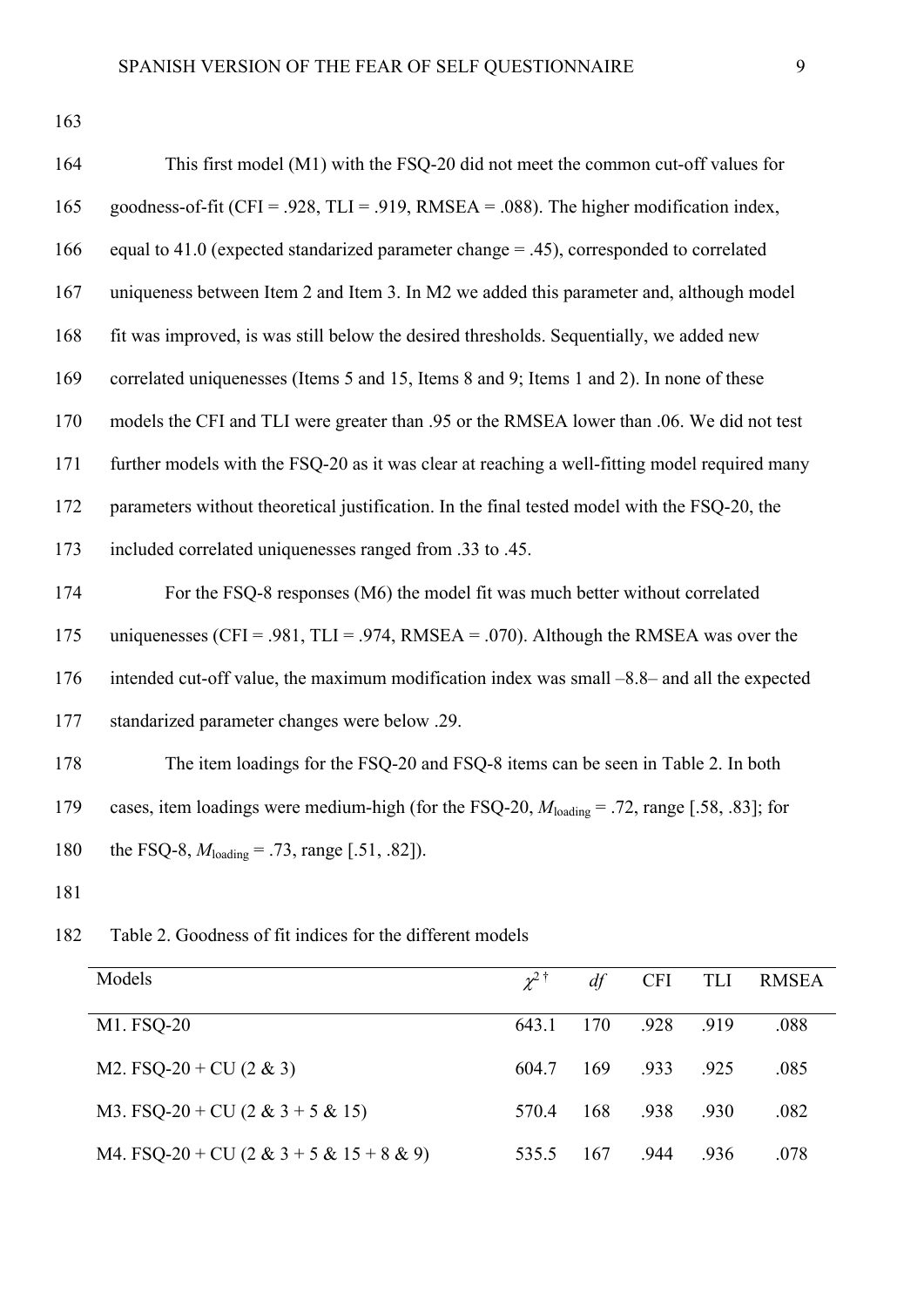| M5. FSQ-20 + CU $(2 \& 3 + 5 \& 15 + 8 \& 9 + 1 \& 2)$ 507.3 166 .948 .940 .076 |  |  |                        |
|---------------------------------------------------------------------------------|--|--|------------------------|
| M6. FSQ-8                                                                       |  |  | 55.0 20 .981 .974 .070 |

183 *Notes*: *df*=degrees of freedom; TLI=Tucker-Lewis index; CFI=comparative fit index;

184 RMSEA=root mean square error of approximation; CU=correlated uniquenesses.

185 †All p-values for the chi-square test were < .001.

186 FSQ=Fear of Self-Questionnaire.

187

188 The internal consistency of the scores was adequate, with Cronbach's alpha equal to

189 .94 for the FSQ-20 scores and equal to .85 for the FSQ-8 scores. The test-retest correlation

190 with a two weeks interval was high (*n*=102): .88 for the FSQ-20 and .83 for the FSQ-8.

## 191 **3.2 Inter-correlations and Hierarchical Regression Models**

192 The inter-correlations between the different variables can be seen in Table 3. As could 193 be expected, the two versions of the FSQ presented a very strong correlation, *r* = .97. The 194 FSQ-20 presented moderate to strong correlations with the DASS-21 and the two scores of 195 the OCI-R, *r*s in the range [.46, .65]. Associations were numerically higher between FSQ and 196 the OCI-R Obsessing than with the Not Obsessing scale (*z*= 2.18, *p*= .02). The associations 197 with the OCSQ,  $r = .27$ , and EDQ,  $r = .15$ , were low. The scores in FSQ-20 tended to 198 decrease with increments in age, *r* = –.27. The FSQ—20 presented a negligable relation with 199 sex,  $r = -01$ . The correlations with the FSO-8 were essentially the same as with FSO-20, 200 although slightly lower. 201 202 Table 3. Correlations and descriptive statistics



1. FSQ-20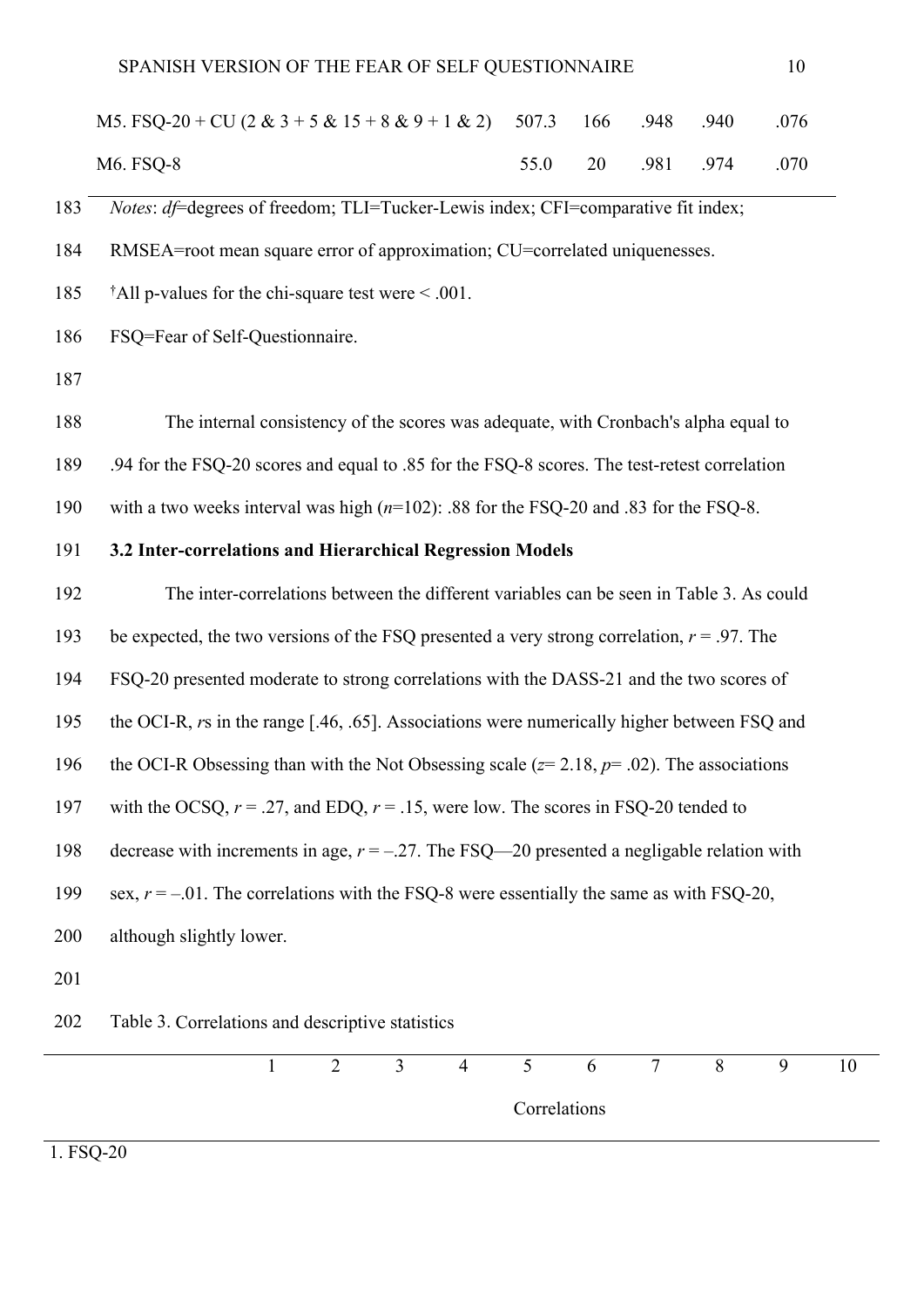| 2. FSQ-8               | .97    |        |        |        |        |              |      |        |       |     |
|------------------------|--------|--------|--------|--------|--------|--------------|------|--------|-------|-----|
| 3. OCI-R Not Obsessing | .46    | .46    |        |        |        |              |      |        |       |     |
| 4. OCI-R Obsessing     | .58    | .55    | .56    |        |        |              |      |        |       |     |
| 5. DASS-21             | .65    | .64    | .42    | .52    |        |              |      |        |       |     |
| 6. OCSQ                | .27    | .26    | .53    | .24    | .27    |              |      |        |       |     |
| 7. EDQ                 | .15    | .14    | .19    | .18    | .09    | .41          |      |        |       |     |
| 8. OBSI-R              | .47    | .47    | .55    | .39    | .40    | .64          | .12  |        |       |     |
| $9. \text{Age}$        | $-.27$ | $-.23$ | .24    | $-.04$ | $-.19$ | .28          | .04  | .06    |       |     |
| 10. Sex                | $-.01$ | .03    | $-.10$ | $-.12$ | $-.08$ | .02          | .01  | $-.02$ | .21   |     |
|                        |        |        |        |        |        | Descriptives |      |        |       |     |
| $\boldsymbol{n}$       | 350    | 355    | 171    | 174    | 171    | 175          | 138  | 161    | 360   | 359 |
| Mean                   | 43.84  | 16.77  | 10.77  | 1.62   | 31.00  | 143.12       | 2.76 | 143.20 | 29.16 | .25 |
| <b>SD</b>              | 17.49  | 6.93   | 8.50   | 2.34   | 8.66   | 42.50        | 1.00 | 45.09  | 14.09 | .43 |

203 *Note*: Bold values correspond to statistically significant correlations, *p* < .05. Sex was coded

204 with a dummy variable, where  $0 =$ *women* and  $1 =$ *men*.

205 FSQ=Fear of Self-Questionnaire; OCI-R=Obsessive-Compulsive Inventory-Revised;

206 DASS-21=Depression Anxiety Stress Scale-21; OCSQ=Obsessional Concerns and Self

207 Questionnaire; EDQ=Ego-Dystonicity Questionnaire; OBSI=Obsessive Beliefs Spanish

- 208 Inventory-Revised.
- 209

210 When predicting the OCI-R Not Obsessing subscale, in the first step the negative 211 emotional variables predicted an 18% of the variance. In step 2, the OCSQ and OBSI-R added 212 a 23% of increase variance. And in step 3 the FSQ added 2% of the explained variance, with 213 only OCSQ and FSQ emerging as significant predictors in the final model  $(R_{\text{Model3}} = .42,$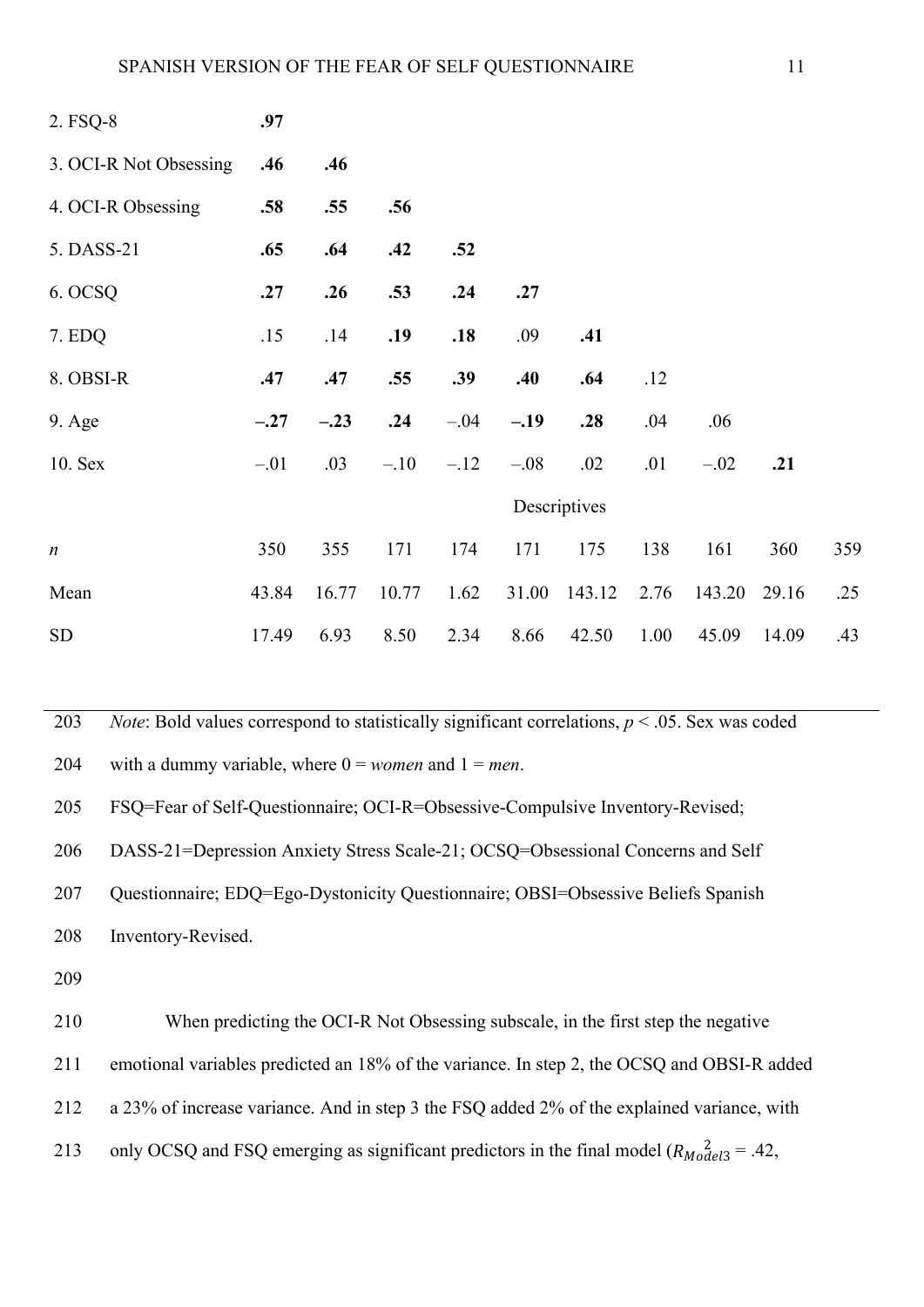| 214 | $\beta_{FSQ-20}$ = 0.19, t(124) = 2.027, p = .045). When predicting the OCI-R Obsessing scale, in the                              |
|-----|------------------------------------------------------------------------------------------------------------------------------------|
| 215 | first step, the DASS-21 made a significant contribution explaining 27% of the variance. In                                         |
| 216 | Step 2, when adding OCD relevant domains, the explained variance significantly increased                                           |
| 217 | 6%, and the dysfunctional beliefs (OBSI-R) emerged also as a significant predictor. In Step 3,                                     |
| 218 | adding the FSQ scores, the explained variance significantly increased by 7%, the OBSI-R was                                        |
| 219 | no longer a predictor, and only the DASS-21 and the FSQ emerged as significant predictors                                          |
| 220 | in the final model (OCI-R Obsessing, $R_{\text{Model3}} = .40$ , $\beta_{\text{FSQ-20}} = 0.36$ , $t(124) = 3.716$ , $p < .001$ ). |
| 221 | Finally, when predicting the dysfunctional beliefs (OBSI-R), the DASS-21 explained a 16%                                           |
| 222 | of the variance. In step 2, the variance increased in 33% with emotional and self variables                                        |
| 223 | making significant contributions. And in step 3, the explained variance significantly increased                                    |
| 224 | by 5%, with only the self variables making a significant contribution (OCSQ, EDQ, FSQ) (                                           |
| 225 | $R_{\text{Model3}} = .54$ , $\beta_{\text{FSO-20}} = 0.29$ , $t(125) = 3.568$ , $p = .001$ ) (Table 4).                            |
|     |                                                                                                                                    |

226

227 Table 4. Hierarchical regressions predicting obsessive-compulsive symptoms (OCI-R) and 228 dysfunctional beliefs (OBSI-R).

|              |              | <b>OCI-R Not Obsession</b> |                |              | OCI-R Obsession  |                  | <b>OBSI-R</b> |                  |                  |
|--------------|--------------|----------------------------|----------------|--------------|------------------|------------------|---------------|------------------|------------------|
| Step 1       | $\Delta R^2$ | $\Delta F$                 | $\overline{p}$ | $\Delta R^2$ | $\Delta F$       | $\overline{p}$   | $\Delta R^2$  | $\Delta F$       | $\boldsymbol{p}$ |
|              | .18          | 27.28                      | < .001         | .27          | 46.85            | $-.001$          | .16           | 24.76            | $-.001$          |
| Coefficients | $\beta$      | $\boldsymbol{t}$           | $\overline{p}$ | $\beta$      | $\boldsymbol{t}$ | $\boldsymbol{p}$ | $\beta$       | $\boldsymbol{t}$ | $\boldsymbol{p}$ |
| <b>DASS</b>  | 0.42         | 5.22                       | $-.001$        | 0.52         | 6.84             | $-.001$          | 0.40          | 4.98             | .000             |
| Step 2       | $\Delta R^2$ | $\Delta F$                 | $\overline{p}$ | $\Delta R^2$ | $\Delta F$       | $\overline{p}$   | $\Delta R^2$  | $\Delta F$       | $\boldsymbol{p}$ |
|              | .23          | 15.83                      | $-.001$        | .06          | 3.71             | .013             | .33           | 41.37            | $-.001$          |
| Coefficients | $\beta$      | $\boldsymbol{t}$           | $\overline{p}$ | $\beta$      | $\boldsymbol{t}$ | $\boldsymbol{p}$ | $\beta$       | $\boldsymbol{t}$ | $\boldsymbol{p}$ |
| <b>DASS</b>  | 0.23         | 3.10                       | .002           | 0.42         | 5.29             | $-.001$          | 0.25          | 3.74             | < .001           |
| <b>OCSQ</b>  | 0.30         | 3.03                       | .003           | $-0.12$      | $-1.14$          | .255             | 0.65          | 8.99             | $-.001$          |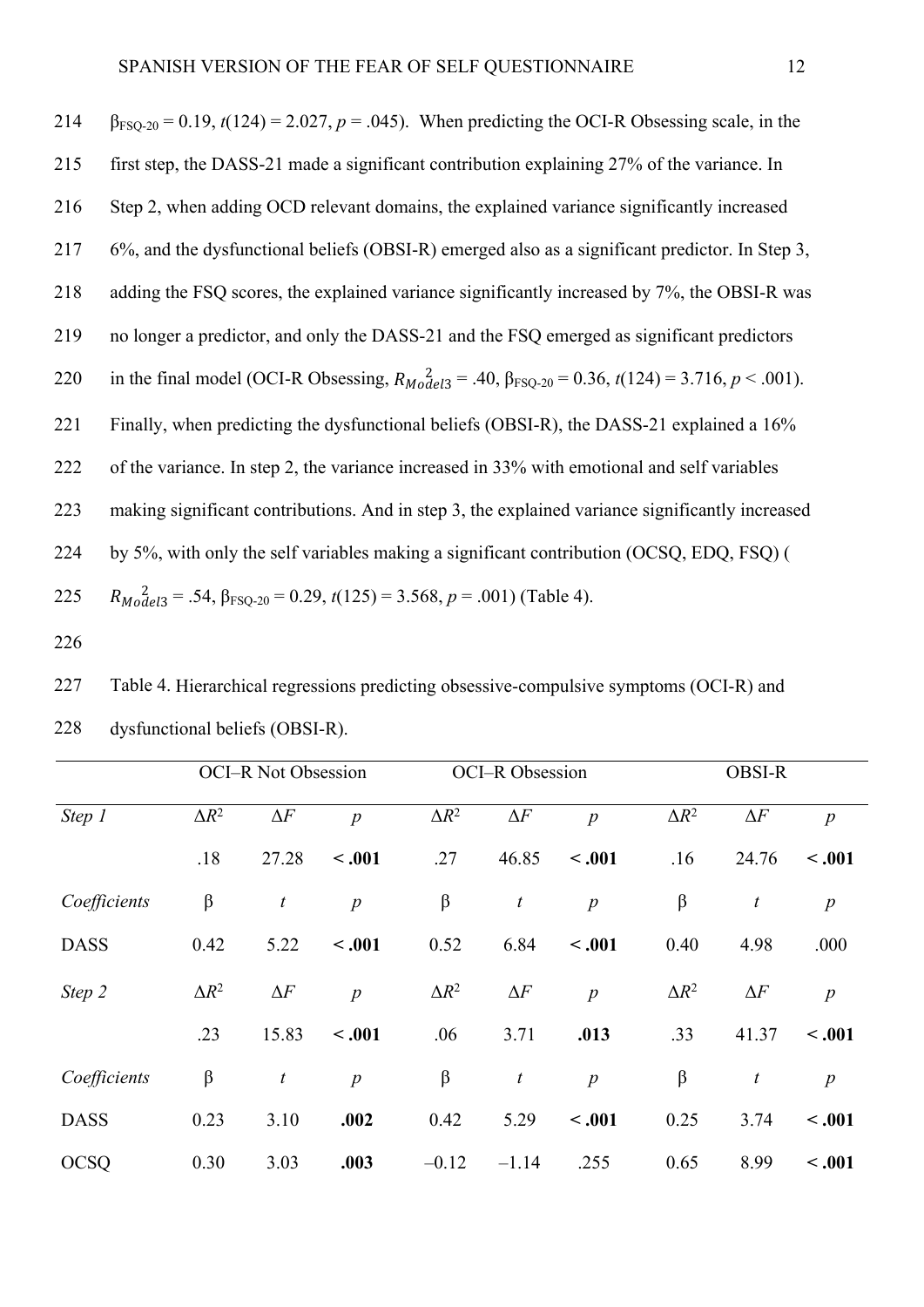| <b>EDQ</b>    | 0.01         | 0.11             | .916             | 0.16         | 1.94             | .055             | $-0.17$      | $-2.41$          | .018             |
|---------------|--------------|------------------|------------------|--------------|------------------|------------------|--------------|------------------|------------------|
| <b>OBSI-R</b> | 0.26         | 2.64             | .009             | 0.28         | 2.69             | .008             |              |                  |                  |
| Step 3        | $\Delta R^2$ | $\Delta F$       | $\boldsymbol{p}$ | $\Delta R^2$ | $\Delta F$       | $\overline{p}$   | $\Delta R^2$ | $\Delta F$       | $\boldsymbol{p}$ |
|               | .02          | 4.11             | .045             | .07          | 13.81            | < .001           | .05          | 12.73            | .001             |
| Coefficients  | $\beta$      | $\boldsymbol{t}$ | $\boldsymbol{p}$ | $\beta$      | $\boldsymbol{t}$ | $\boldsymbol{p}$ | $\beta$      | $\boldsymbol{t}$ | $\boldsymbol{p}$ |
| <b>DASS</b>   | 0.13         | 1.40             | .165             | 0.22         | 2.40             | .018             | 0.06         | 0.79             | .430             |
| <b>OCSQ</b>   | 0.33         | 3.29             | .001             | $-0.07$      | $-0.73$          | .468             | 0.62         | 9.04             | $-.001$          |
| <b>EDQ</b>    | $-0.01$      | $-0.18$          | .859             | 0.12         | 1.49             | .138             | $-0.18$      | $-2.77$          | .006             |
| <b>OBSI-R</b> | 0.19         | 1.93             | .056             | 0.16         | 1.56             | .120             |              |                  |                  |
| $FSQ-20$      | 0.19         | 2.03             | .045             | 0.36         | 3.72             | $-.001$          | 0.29         | 3.57             | .001             |

229 *Note*: Bold *p*-values correspond to those statistically significant,  $p < .05$ .

230 FSQ=Fear of Self-Questionnaire; OCI-R=Obsessive-Compulsive Inventory-Revised;

231 DASS-21=Depression Anxiety Stress Scale-21; OCSQ=Obsessional Concerns and Self

232 Questionnaire; EDQ=Ego-Dystonicity Questionnaire; OBSI-R=Obsessive Beliefs Spanish

233 Inventory-Revised

234

# 235 **4. Discussion**

236 The Spanish version of the Fear of Self Questionnaire shows strong psychometric 237 properties and excellent reliability in a community sample, retaining the good psychometric 238 properties of the original version of the instrument (Aardema et al., 2013), and replicating the 239 properties of the Italian version (Melli et al., 2015). The confirmatory factor analyses 240 supported the unidimensional structure of the measure for the long (20 items) and short 241 version (8 items) showed in the original (Aardema et al., 2013; Aardema et al., 2017) and 242 Italian (Melli et al., 2015) versions. Results show an excellent reliability for both versions of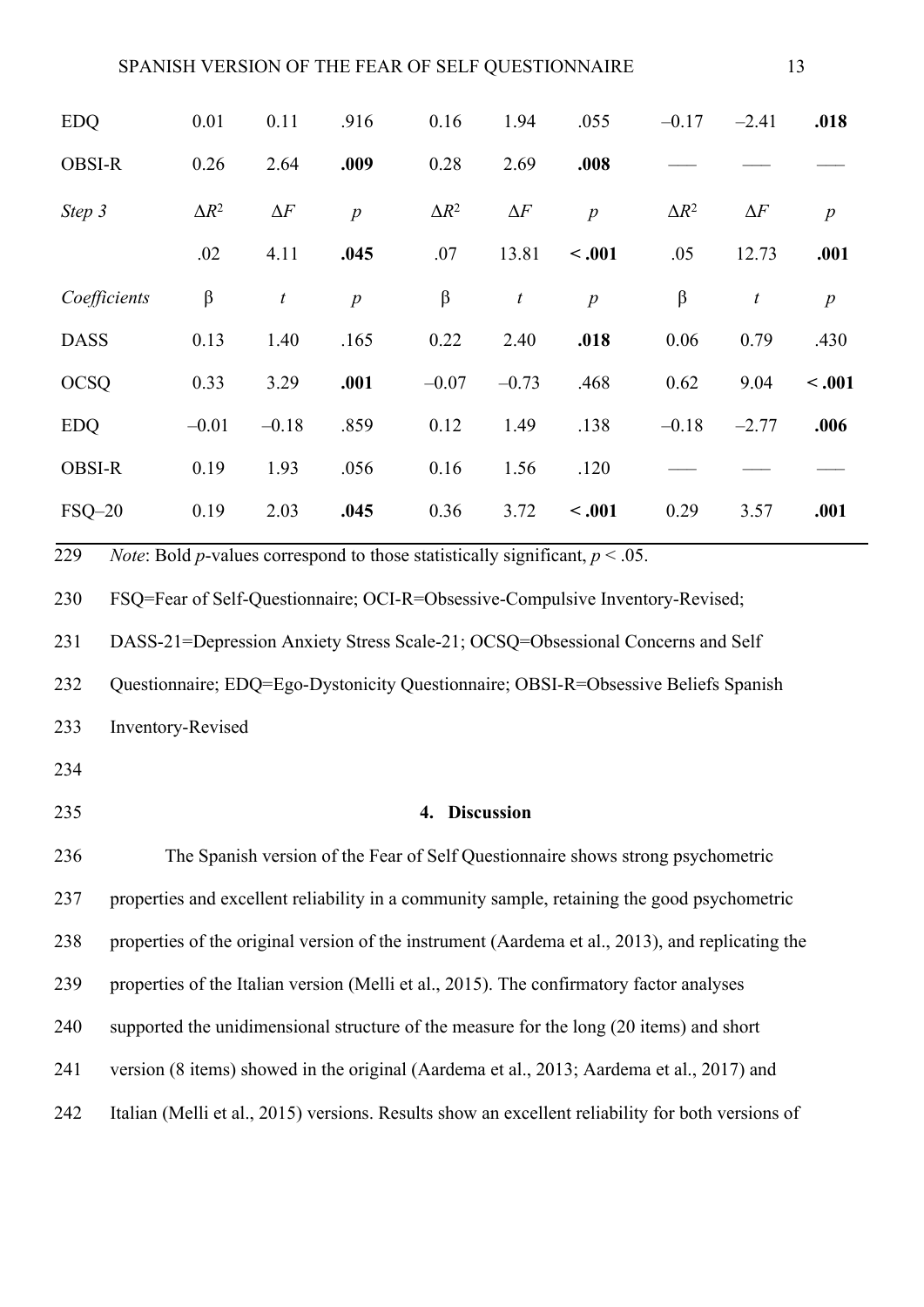245 As expected, both versions of the FSQ showed higher associations with the 246 unpleasantness associated to the obsessions (OCI-R Obsessing) than with the other obsessive-247 compulsive symptoms. This result is congruent with theoretical proposals (O'Connor  $\&$ 248 Aardema, 2007), and it is supported by previous studies using both non-clinical and clinical 249 OCD samples (Aardema et al., 2013, 2017; Melli et al., 2015) 5. Overall results confirm the 250 relevance of the fear of self construct in those people showing higher emotional and 251 obsessive-compulsive symptoms, especially regarding unacceptable obsessions. A recent 252 study with clinical samples also supported the relevance of the fear of self in different clinical 253 groups including anxious/ depressive patients (Aardema et al., 2017). The fear of possible 254 selves shows small significant associations with other self-constructs relevant in OCD as the 255 self-worth contingencies and egodystonicity. This last result was not expected, as previous 256 research (Aardema et al., 2013) showed moderate associations between fear of self and 257 egodystonicity. The differences between the present study and Aardema et al. (2013) study 258 could be due to the fact that participants appraise the egodystonicity of different unwanted 259 unpleasant thoughts in each study, and as it has been observed previously, egodytonicity 260 varies across different obsessional contents and thoughts (Purdon et al., 2007). Low 261 associations between the fear of self and the other self-constructs, indicate that they retain 262 different elements of the self in relation with OCD. Whereas the fear of self construct 263 evaluates the fear of possible selves ; self-worth contingencies construct's appraise the extent 264 to which participants consider OC content domains (e.g., cleanliness) relevant to their self-265 worth; and egodystonicity measures if an unwanted thought is inconsistent with the real self. 266 Our results suggest that the inconsistency between an unpleasant thought and the real self, 267 may not be associated with the fear of possible selves.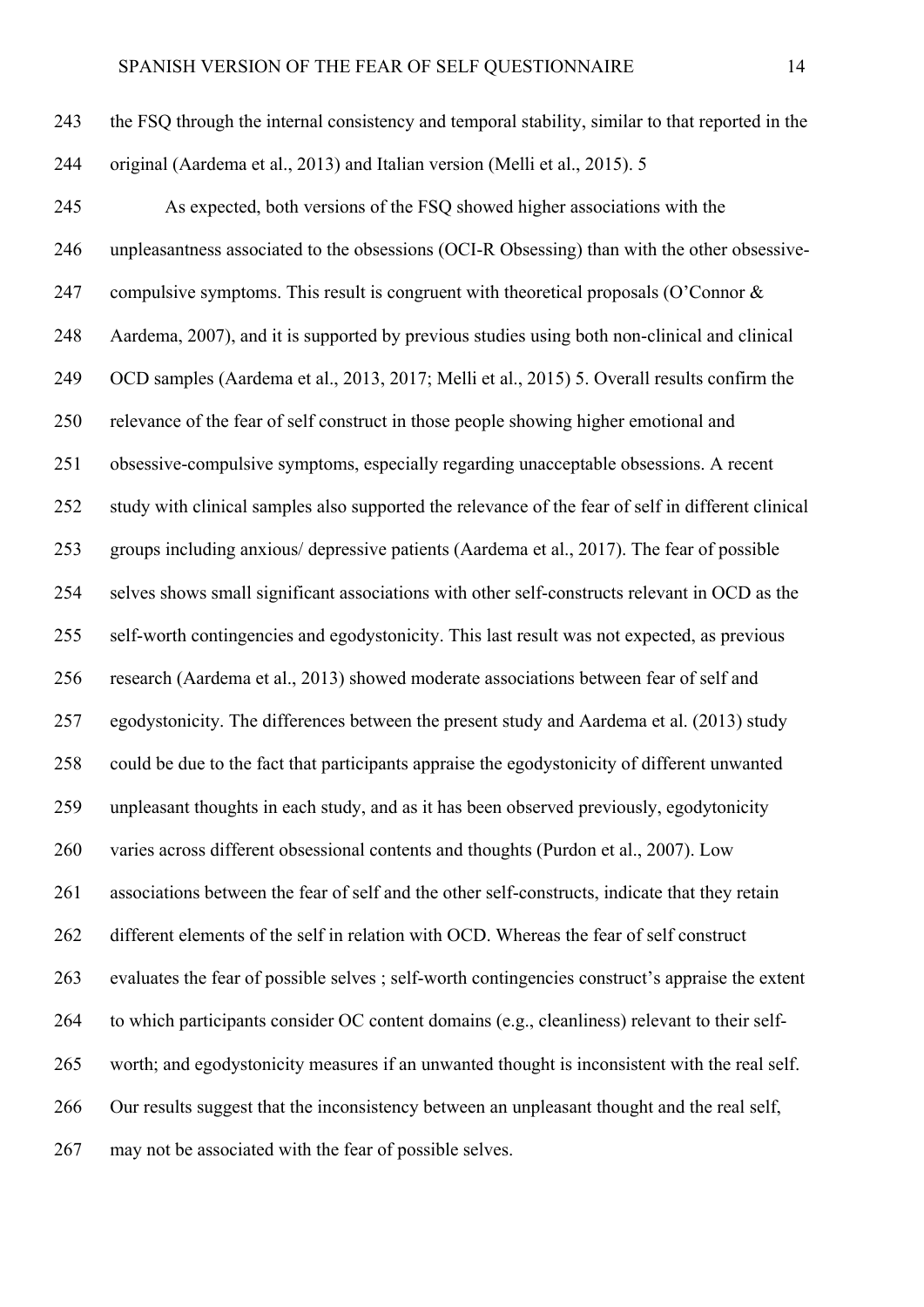268 Regarding our second objective, to investigate the role of fear of self in obsessive-269 compulsive symptoms, regression analysis confirmed its relevance for the obsessive-270 compulsive symptoms and cognitions, especially to explain the distress associated with 271 unacceptable obsessions. In fact, the fear of possible selves explained a percentage of the 272 obsessive-compulsive variance over and above the influence of negative emotional states, 273 cognitive- and self-relevant OCD processes. This result is also consistent with that reported in 274 other studies that inform on the unique contribution of the FSQ in the explanation of 275 unacceptable obsessions (Aardema et al., 2013; Melli et al., 2015). This study also suggests 276 that, besides the role played by the fear of possible selves, other self-constructs as self-worth 277 contingencies and egodistonicity are relevant variables explaining dysfunctional beliefs about 278 thoughts and obsessive-compulsive symptoms different from unacceptable obsessions. Thus 279 supporting previous studies (e.g., Garcia-Soriano & Belloch, 2012), and the need to take the 280 self into consideration when explaining and treating obsessive-compulsive symptoms.

#### 281 4.1 Conclusions

282 This study, conducted in non-clinical samples, includes the Spanish validation of the 283 long and short versions of the Fear of Self, and further supports the relevance of the fear of 284 possible selves associated to obsessive-compulsive symptoms, especially those associated 285 with unacceptable obsessions, and cognitions. If further research supports its relevance in 286 OCD samples, OCD cognitive-behavioural therapies should address the modification of 287 perception of the self as dangerous to dismiss the negative appraisals associated to the 288 intrusions and obsessions. According with the Inference Based Model, self-themes would 289 work as self-doubting inferences developed by an erroneous reasoning process as happens 290 with obsessional doubts. Hence, the strategies of the Inference Based Therapy for obsessions 291 could be applied also to modify self-themes related to the fear of self. The reason to invest 292 more in an imagined self than in a real one is unknown but it has been suggested that an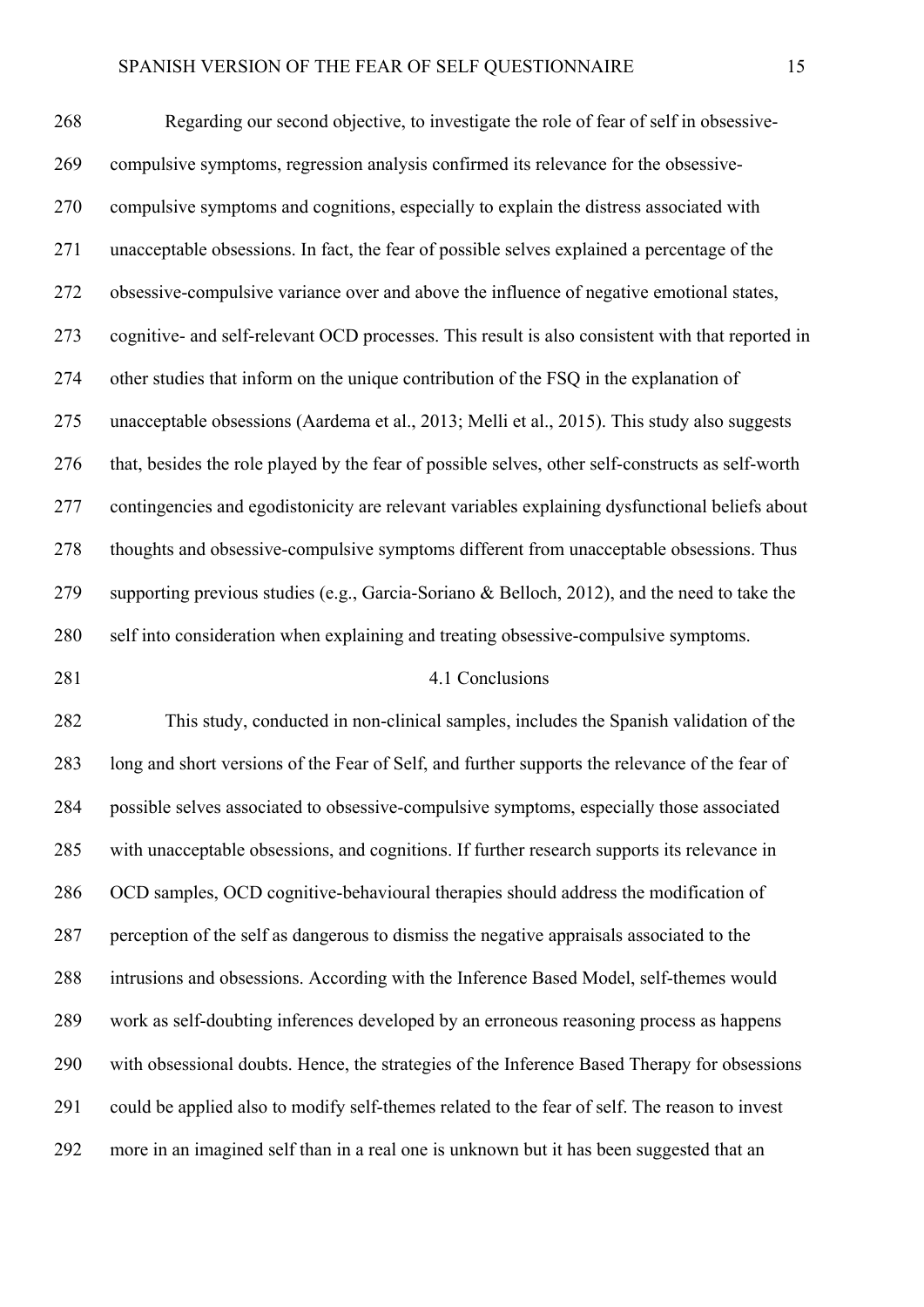- 293 excessive concern with interpersonal relationships combined with a tendency to sacrifice
- 294 personal needs and autonomy could play a key role (Careau, O'Connor, Freeston, & Turgeon,
- 295 2007). Moreover, further research should analyse its relevance in other disorders of the OCD
- 296 spectrum. In fact, a recent study suggests its relevance in body dysmorphic and eating
- 297 disorders (Aardema et al., 2017), thus suggesting the possibility to develop common strategies
- 298 to different disorders.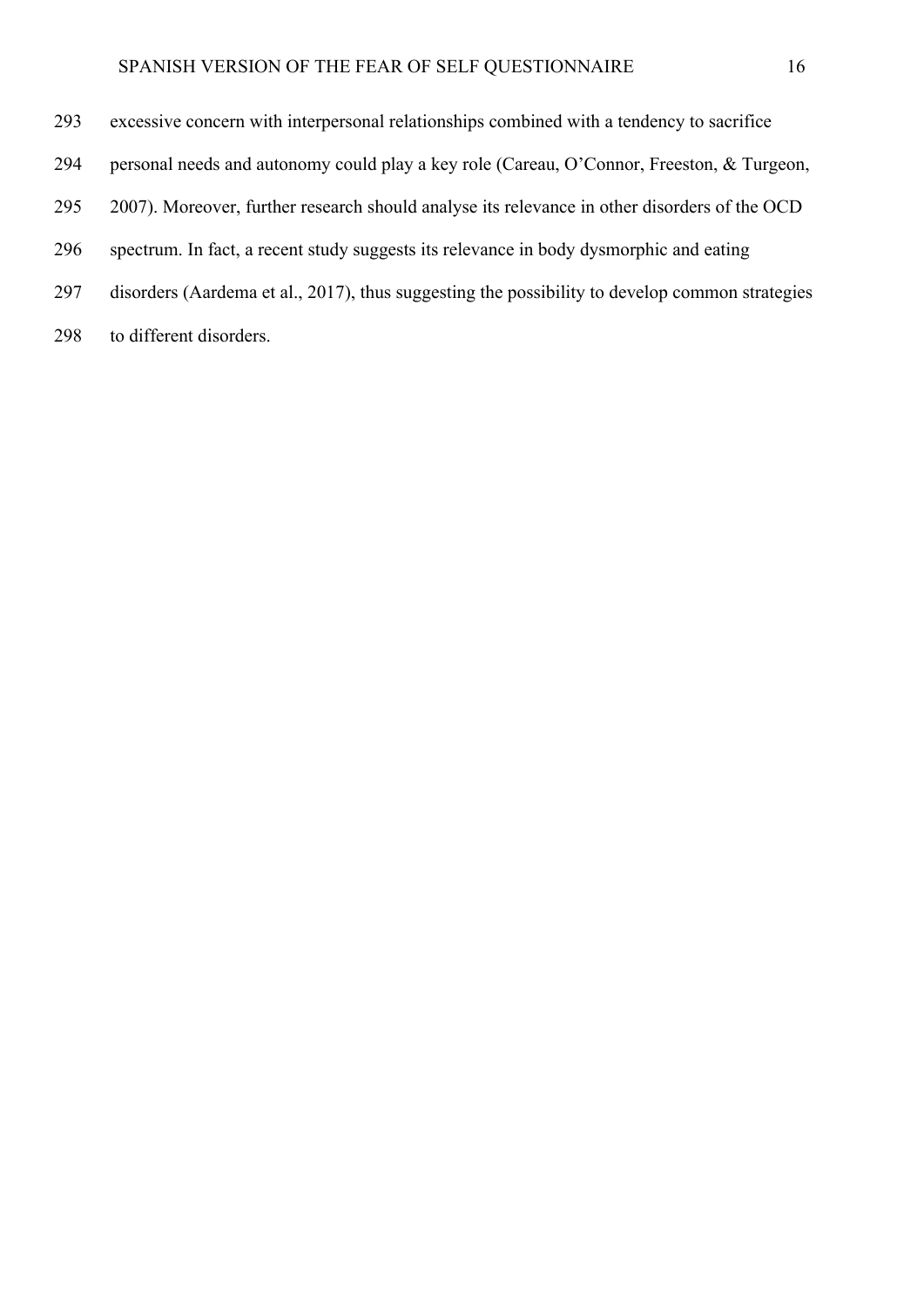#### 299 5. **References**

- 300 Aardema, F., & O'Connor, K. (2007). The menace within: Obsessions and the self. *Journal of*  301 *Cognitive Psychotherapy, 21*, 182-197.
- 302 Aardema, F., Moulding, R., Radomsky, A. S., Doron, G., Allamby, J., & Souki, E. (2013). Fear
- 303 of self and obsessionality: Development and validation of the Fear of Self Questionnaire.
- 304 *Journal of Obsessive-Compulsive and Related Disorders*, *2*(3), 306–315.
- 305 Aardema, F., Moulding, R., Melli, G., Radomsky, A. S., Doron, G., Audet, J.-S., & Purcell
- 306 Lalonde, M. (2017). The role of feared possible selves in obsessive-compulsive and related
- 307 disorders: A comparative analysis of a core cognitive self-construct in clinical samples. *Clinical*
- 308 *Psychology & Psychotherapy*, (July), 1–11.
- 309 Belloch, A., Roncero, M., García-Soriano, G., Carrió, C., Cabedo, E., & Fernández-Álvarez,
- 310 H. (2013). The Spanish version of the Obsessive-Compulsive Inventory-Revised (OCI-R):
- 311 Reliability, validity, diagnostic accuracy, and sensitivity to treatment effects in clinical samples.
- 312 *Journal of Obsessive-Compulsive and Related Disorders*, *2*(3), 249–256.
- 313 Belloch, A., Morillo, C., Luciano, J. V, García-Soriano, G., Cabedo, E., & Carrió, C. (2010).
- 314 Dysfunctional belief domains related to obsessive-compulsive disorder: a further examination
- 315 of their dimensionality and specificity. *The Spanish Journal of Psychology*, *13*(1), 376–88.
- 316 Belloch, A., Roncero, M., & Perpiñá, C. (2012). Ego-syntonicity and ego-dystonicity associated
- 317 with upsetting intrusive cognitions. *Journal of Psychopathology and Behavioral Assessment*,
- 318 *34*(1), 94–106.
- 319 Daza, P., Novy, D. M, Stanley, M. A, & Averill, P. (2002). The Depression Anxiety Stress 320 Scale-21: Spanish translation and validation with a Hispanic sample. *Journal of*  321 *Psychopathology & Behavioral Assessment*, 24(3), 195-205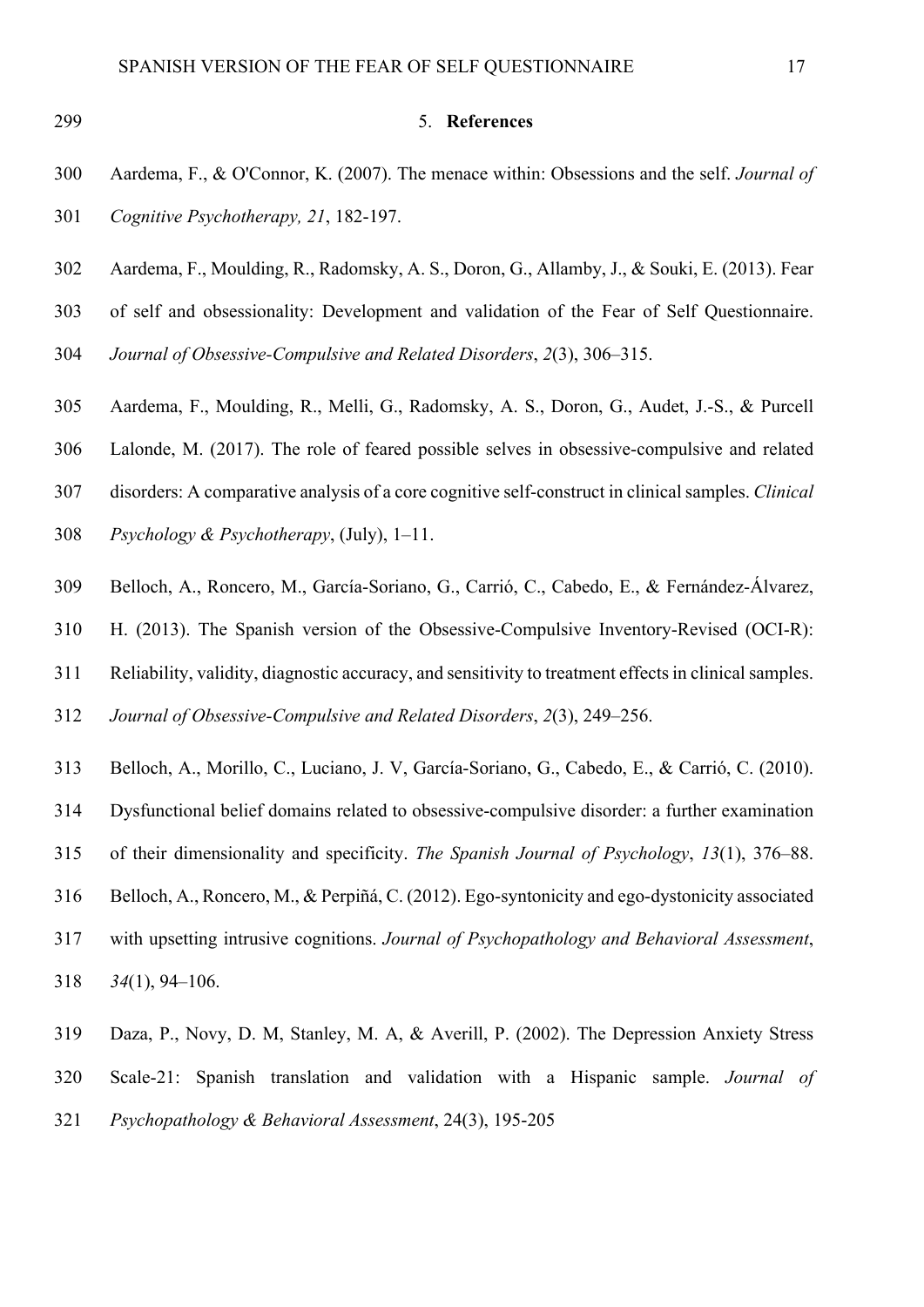- 322 Careau, Y., O'Connor, K.P., Turgeon, L, & Freeston, M.H. (2012) Childhood experiences and
- 323 adult beliefs in obsessive-compulsive disorder: evaluating a specific etiological model. *Journal*
- 324 *of Cognitive Psychotherapy*, 26, 236-256.
- 325 Doron, G., Kyrios, M., & Moulding, R. (2007). Sensitive domains of self-concept in obsessive-
- 326 compulsive disorder (OCD): Further evidence for a multidimensional model of OCD. *Journal*
- 327 *of Anxiety Disorders*, 21,433–444
- 328 Doron, G., Moulding, R., Kyrios, M., & Nedeljkovic, M. (2008). Sensitivity of self beliefs in
- 329 obsessive–compulsive disorder (OCD). *Anxiety and Depression*, 25, 874–884
- 330 Foa, E. B., Huppert, J. D., Leiberg, S., Langner, R., Kichic, R., Hajcak, G., & Salkovskis, P. M.
- 331 (2002). The Obsessive Compulsive Inventory : Development and Validation of a Short
- 332 Version. *Psychological Assessment*, *14*(4), 485–496.
- 333 Forero, C. G., Maydeu-Olivares, A., & Gallardo-Pujol, D. (2009). Factor analysis with ordinal 334 indicators: A Monte Carlo study comparing DWLS and ULS estimation. *Structural Equation*
- 335 *Modeling, 16*, 625-641.
- 336 García-Soriano, G., Clark, D. A., Belloch, A., del Palacio, A., & Castañeiras, C. (2012). Self-
- 337 worth contingencies and obsessionality : A promising approach to vulnerability? *Journal of*
- 338 *Obsessive-Compulsive and Related Disorders*, *1*, 196–202.
- 339 García-Soriano, G., & Belloch, A. (2012). Exploring the role of obsessive-compulsive relevant 340 self-worth contingencies in obsessive-compulsive disorder patients. *Psychiatry Research*, 341 *198*(1), 94–9.
- 342 Hu, L.T., & Bentler, P.M. (1999). Cutoff criteria for fit indexes in covariance structure analysis:
- 343 Conventional criteria versus new alternatives. *Structural Equation Modeling, 6*, 1-55.